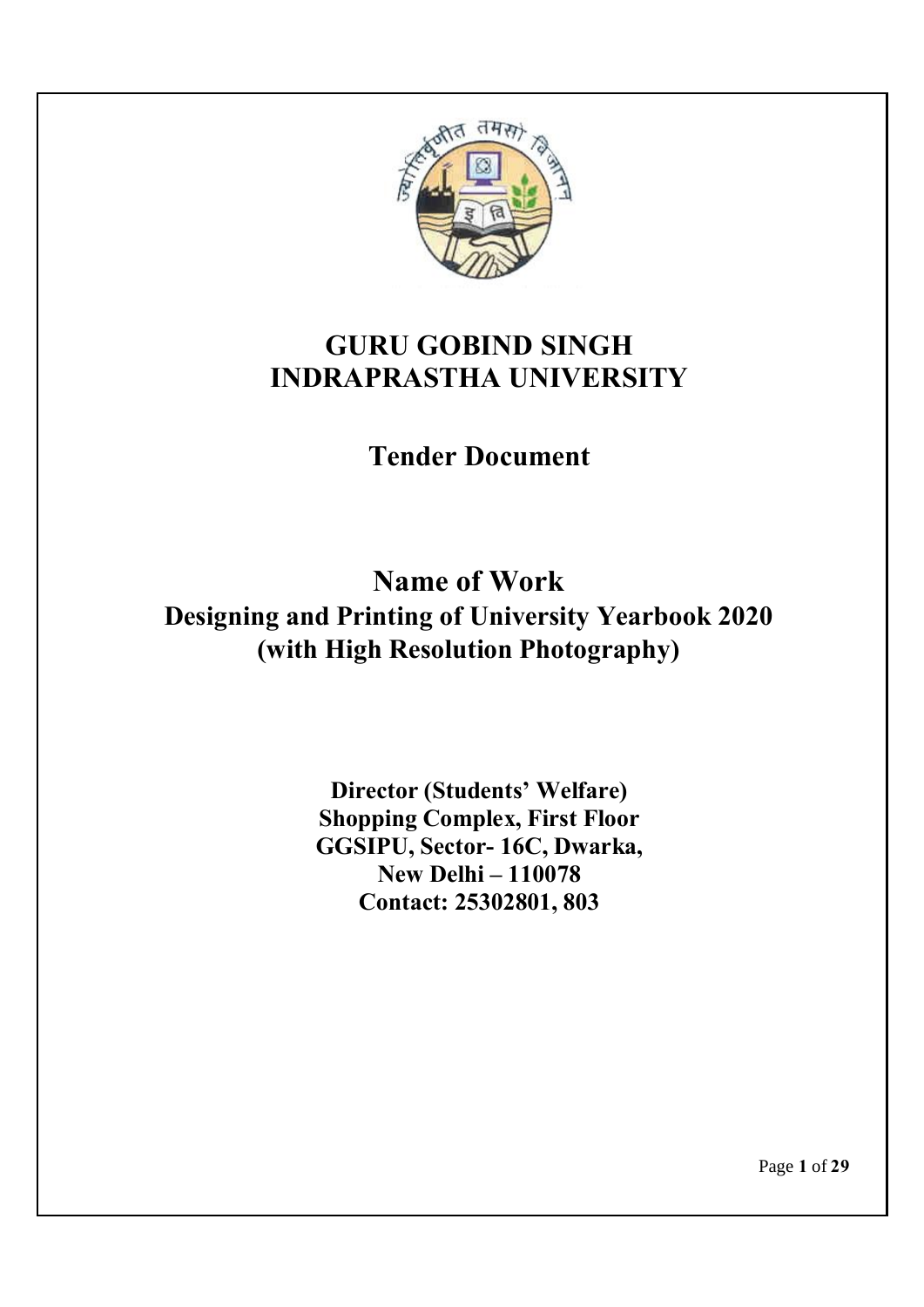# **INDEX**

**Name of Work: Designing and Printing of University Yearbook 2020 (with High Resolution Photography)**

| <b>Sl. No.</b> | <b>Description</b>                                                        | Page Nos.      |
|----------------|---------------------------------------------------------------------------|----------------|
| 1.             | Notice Inviting e-Tender                                                  | $3-6$          |
| 2.             | Information and Instructions for Tenderer for e-tendering forming part of | $\overline{7}$ |
|                | NIT and to be posted on website                                           |                |
| 3.             | Integrity Pact                                                            | $8-13$         |
| 4.             | <b>General Rules and Directions</b>                                       | 14             |
| 5.             | <b>Conditions of Contract</b>                                             | $15 - 18$      |
| 6.             | <b>Special Conditions</b>                                                 | 19             |
| 7.             | <b>Information Regarding Pre Qualification</b>                            | $20 - 25$      |
| 8.             | Form of Performance Security ó Bank Guarantee Bond                        | $26 - 27$      |
| 9.             | Form of Bid Security Declaration                                          | 28             |
| 10.            | <b>Financial Bid</b>                                                      | 29             |

Page **2** of **29**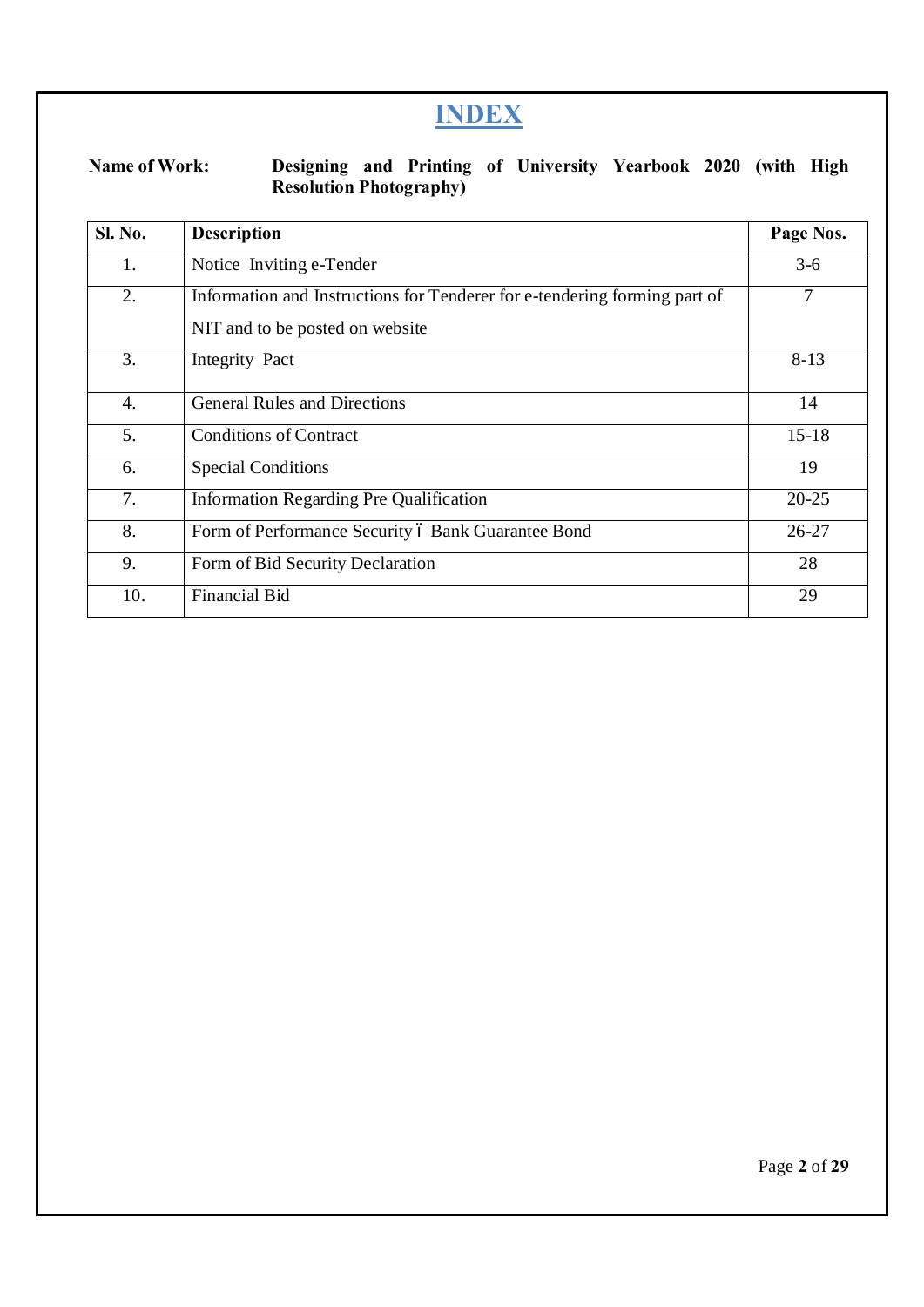

# **Guru Gobind Singh Indraprastha University Sector 16C, Dwarka, New Delhi-110078**

# **NOTICE INVITING e-TENDER**

- 1. Guru Gobind Singh Indraprastha University invites sealed tenders under two-bid system (Technical and Financial) from eligible agencies for printing, designing, artistic conceptualization, packaging, binding, proof reading and supply of Yearbook 2020 for the University including high resolution photography for the purpose.
- 2. The work is estimated to cost Rs. 10,00,000/-. This estimate, however, is given merely as a rough guide. Tenderer shall quote his rates as per various terms and conditions specified in this tender document.
- 3. Tender documents consisting of conditions, the scope of work/specifications of the work to be done and the set of terms & conditions of contract to be complied with by the Tenderer whose tender may be accepted and other necessary documents can be seen and downloaded from website http://govtprocurement.delhi.gov.in in free of cost.
- 4. **A pre-bid meeting shall be held on 29.06.2021 at 02:30 P.M**. in the Directorate of Studentsø Welfare, GGSIP University with the interested and prospective bidders to resolve their queries and to issue clarification (if any).
- 5. The intending bidder must read the terms and conditions carefully. He should only submit his bid if he considers himself eligible and he is in possession of all the documents required.
- 6. Information and Instructions for bidders posted on website shall form part of bid document.
- 7. On opening date, the Tenderer can login and see the bid opening process. After opening of bids he will receive the competitor bid sheets.
- 8. Tenderer can upload documents in the form of PDF format.
- 9. Tenderer must ensure to quote rate of the item. Therefore, if any cell is left blank and no rate is quoted by the bidder, rate of such item shall be treated as "0" (ZERO).
- 10. **Evaluation and Award of Work:**

# **(1) Initial Eligibility Criteria (Stage-I)**

- a) The purpose of this stage is only for preparing a list of all eligible applicants.
- b) The initial eligibility (stage-I) shall be decided on the basis of evaluation of documentary evidence provided by the applicants in support of their eligibility according to the Initial Eligibility Criteria as listed below.

Individual agency that fulfils the following requirements shall be eligible to apply:-

- a) Individual agency should have satisfactorily completed similar works during last seven years ending last day of receipt of bids:
	- i) Three similar work each costing not less than 40% of the estimated cost or two similar works each costing not less than 60% of the estimated cost or one similar work costing not less than 80% of the estimated cost in the some central / state government organization / central autonomous body / central public sector undertaking / government educational institution / government university/ private organization etc**.**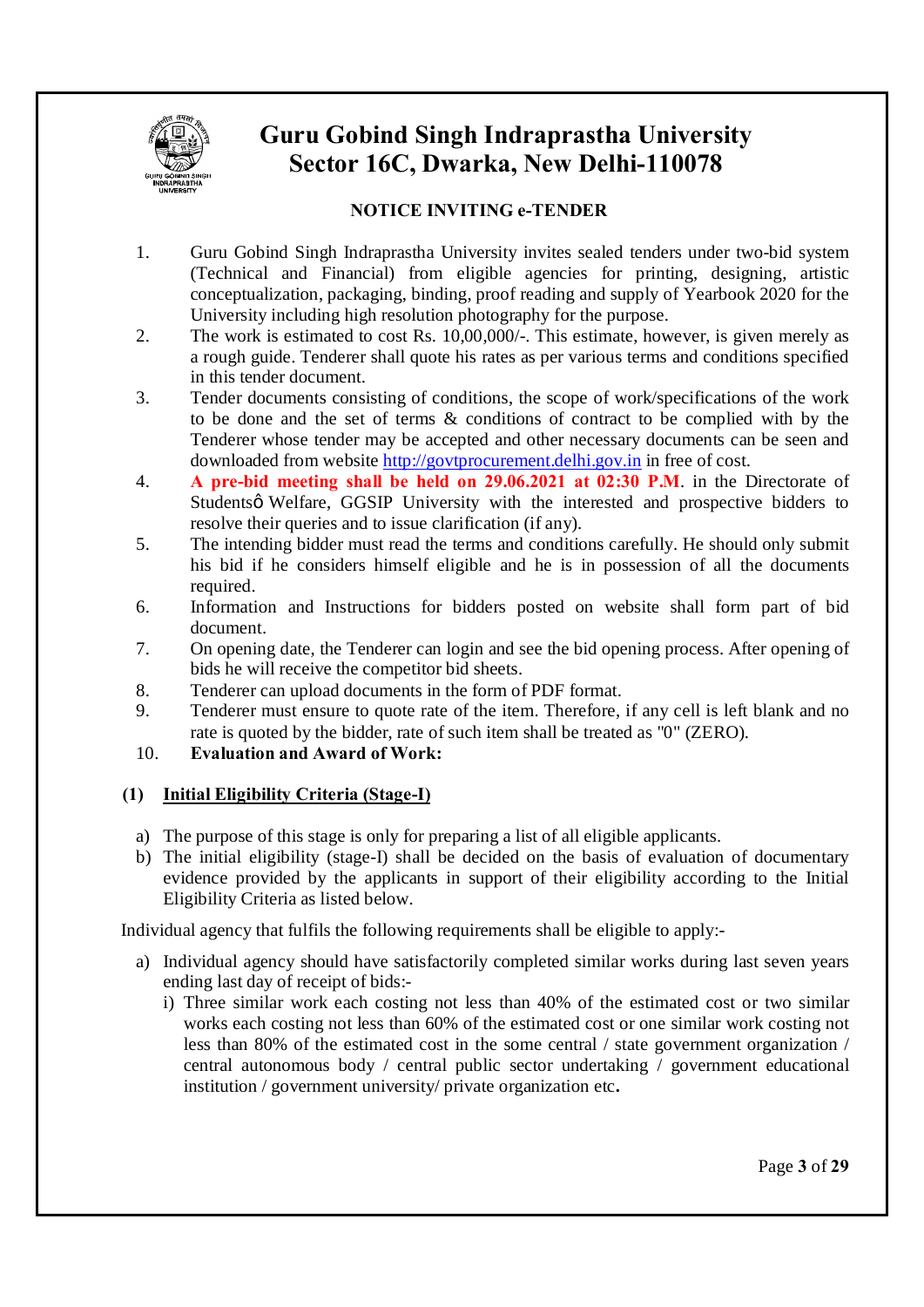- **Note:** Similar work shall mean designing and printing of highest quality jobs like yearbook/coffee table book. The value of similar work for eligibility as above should be for one work. Similar work part of rate contract or multiple works will be evaluated as separate works for eligibility. The bidder to provide value of similar work forming part of rate contract completed duly certified by client. Performance certificate of the works executed by the agency to be submitted in **Form 'B'** signed by officer of rank by the Administrative Officer or equivalent or higher.
	- b) The agency should have valid GST registration. Copy of registration to be attached.
	- c) The agency should attach copy of PAN card.
	- d) The agency should have minimum Average Turnover of Rs.10,00,000/- in last 03 Financial Years duly certified by Chartered Accountant ending 31.03.2020.
	- e) The Tenderer should have office in DELHI also (Documentary proof to be submitted).
	- f) EMD in form of Bid Security Declaration.

# **2) EVALUATION OF TECHNICAL BID (Stage-II):**

All applicants qualifying INITIAL ELIGIBILITY CRITERIA (Stageó1) shall be evaluated for their technical capability according to the prescribed evaluation criteria listed below:

| SI.<br>N <sub>0</sub> |                                                                      | Criteria                         | <b>Maximum</b><br><b>Marks</b> |
|-----------------------|----------------------------------------------------------------------|----------------------------------|--------------------------------|
| 1.                    | Past Experience- similar work                                        | 25                               |                                |
|                       | Minimum eligibility as per<br>(i)                                    | 60% of Maximum Marks of 25       |                                |
|                       | initial eligibility criteria                                         |                                  |                                |
|                       | (ii)<br>Double of the minimum                                        | 100% of Maximum Marks of 25      |                                |
|                       | eligibility criteria                                                 |                                  |                                |
|                       | Pro-rata in between (i) $&$ (ii)                                     |                                  |                                |
| $\overline{2}$        | <b>Quality of Similar Works</b>                                      |                                  | 10                             |
|                       | Excellent : 10                                                       |                                  |                                |
|                       | Very Good: 08                                                        |                                  |                                |
|                       | Good : 06                                                            |                                  |                                |
|                       | Satisfactory: 04                                                     |                                  |                                |
|                       | Poor<br>$\therefore$ 0                                               |                                  |                                |
| 3                     | <b>Average Annual Turnover for the last 03 Financial Years</b>       | 15                               |                                |
|                       | Minimum eligibility as per<br>(i) $60\%$ of Maximum Marks of 15      |                                  |                                |
|                       | initial eligibility criteria                                         |                                  |                                |
|                       | Double of the minimum                                                | (ii) 100% of Maximum Marks of 15 |                                |
|                       | eligibility criteria                                                 |                                  |                                |
|                       | Pro-rata in between (i) $&$ (ii)                                     |                                  |                                |
| $\overline{4}$        | <b>Technical Presentation</b>                                        |                                  | 50                             |
|                       | Concept / Idea / scheme for the Designing and Printing of University |                                  |                                |
|                       | Yearbook 2020                                                        |                                  |                                |
|                       | Past work of Yearbook/ Coffee Table book                             |                                  |                                |
|                       | <b>Technical Marks</b>                                               |                                  | <b>100</b>                     |

3). **Opening and Evaluation of Financial Bids**

- (i) All the applicants who have scored equal to or more than 70% marks in the Evaluation of Technical Capability shall be considered for opening Financial Bid. In case, however, the number of such applicants, who have scored equal or more than 70% is less than 3, then the top 3 applicants who have scored equal to or more than 60% marks shall be considered as eligible for opening of Financial Bid.
- (ii) After opening of the Financial proposals, the bidder with Lowest quote (L1) will be considered for negotiation / award.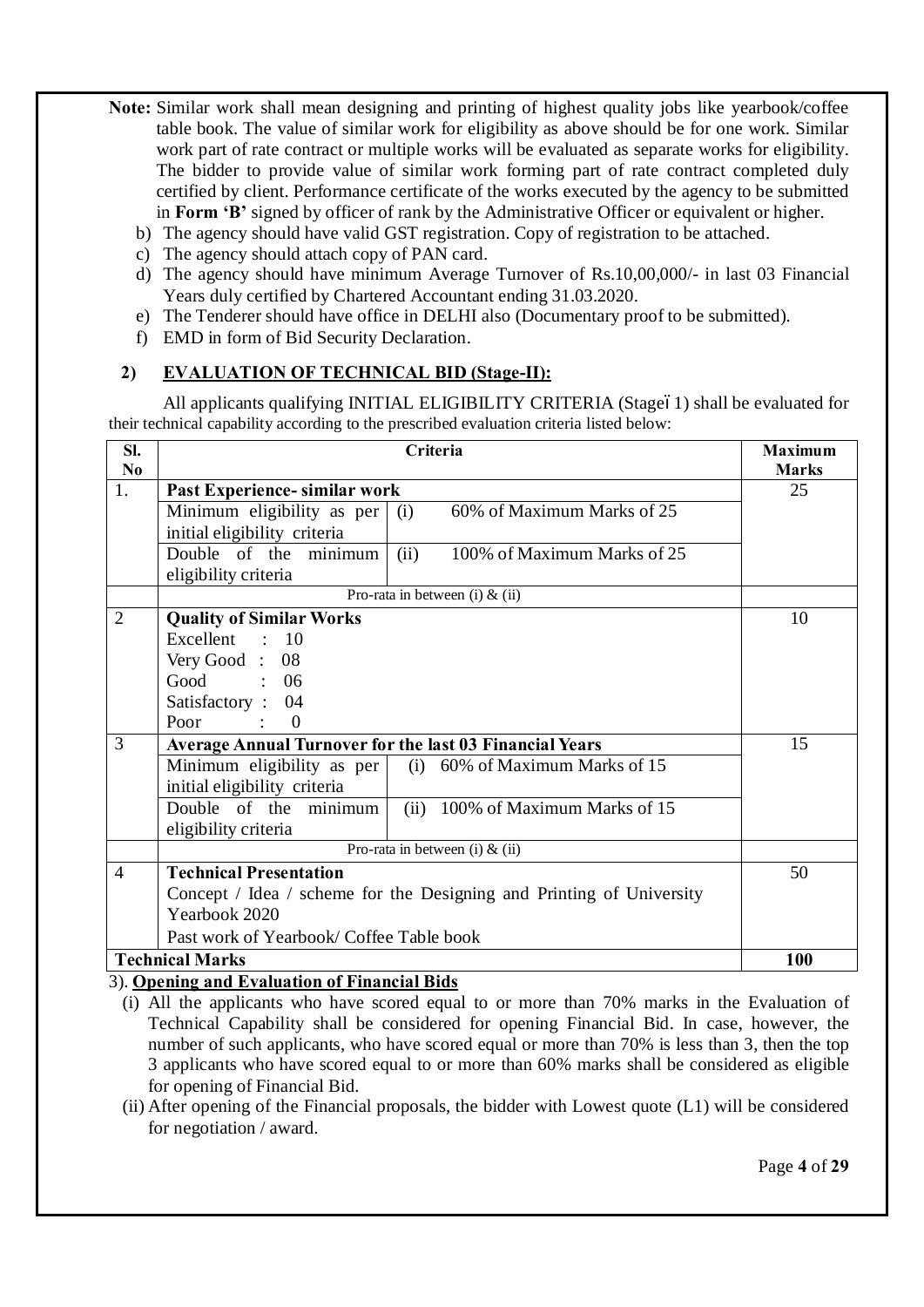11. Bid can only be submitted after uploading the mandatory scanned documents as below:

- **I. EMD in form of Bid Security Declaration as per "Annexure-1".**
- II. Self attested copy of PAN Card.
- III. GST registration
- IV. Copy of experience of similar work
- V. Copy of Average Turnover duly certified by Chartered Accountant alongwith Income Tax returns for the last three financial years (2017-18, 2018-19, 2019-20) (Attach attested copies).
- VI. Proof of registered office in Delhi/NCR

Copy of PAN card, GST registration, copy of experience of similar work, annual turnover shall be scanned and upload to the e-tendering website within the period of tender submission and only the lowest bidder has to submit the certified copies within 07 days after opening of Financial Bid.

**No documents need to be submitted in hard copy, as per details as given in the tender document.**

The bid submitted shall be opened online at **04:00 P.M. on 09.07.2021**.

- 12. Last date for submission of tender document is **09.07.2021** upto 15.00 Hrs and same shall be opened on same date at 16:00 hrs.
- 13. Tender documents consisting of specifications and the set of terms and conditions of contract to be complied with and other necessary documents except Standard General Conditions of Contract Form can be seen from website http://govtprocurement.delhi.gov.in free of cost.
- 14. After submission of the bid the vendor can re-submit revised bid any number of times but before last time and date of submission of bid as notified.
- 15. While submitting the revised bid, vendor can revise the rate of one or more item(s) any number of times (he need not re-enter rate of all the items) but before last time and date of submission of bid as notified.
- 16. The bid submitted shall become invalid if:
	- i. The bidder is found ineligible.
- ii. The bidder does not upload all the documents as stipulated in the bid document.
- iii. If any discrepancy is noticed between the documents as uploaded at the time of submission of bid and hard copies as submitted physically in the office of tender opening authority
- 17. All work related to designing and printing of University Yearbook 2020 (with high resolution photography) shall be completed and delivered to the Directorate of Studentsø Welfare, GGSIP University, Sector 16C, Dwarka, New Delhi-110078 within the stipulated time period i.e. within Ninety days from the issue of Work Order.
- 18. The Tenderer whose tender is accepted will be required to furnish performance guarantee in favour of Registrar GGS IP University equivalent to 3% of the tendered amount within 7 days. This guarantee shall be in the form of Banker& Cheque of any scheduled bank/Demand Draft of any scheduled bank/Pay order of any scheduled bank or Fixed Deposit Receipts of any Schedule Bank or in the form of an irrevocable bank guarantee bond of any scheduled nationalized bank in accordance with the form prescribed. The performance guarantee shall be valid upto 60 days beyond stipulated date of completion. Upon receipt of performance guarantee, a letter of commencement shall be issued to the successful bidder and time period of completion will be counted for the date of letter of commencement. Performance guarantee shall be returned after successful completion of work. No interest shall be paid on performance guarantee. In case bidder does not submit performance guarantee within the stipulated time period, the bidder will be suspended for participating in tender of GGS IP University for a period of 3 years from the date of intimation.
- **19.** Copies of documents pertaining to the works will be open for inspection by the tenderers at the office of Director (Studentsø Welfare). A tenderer shall be deemed to have full knowledge of the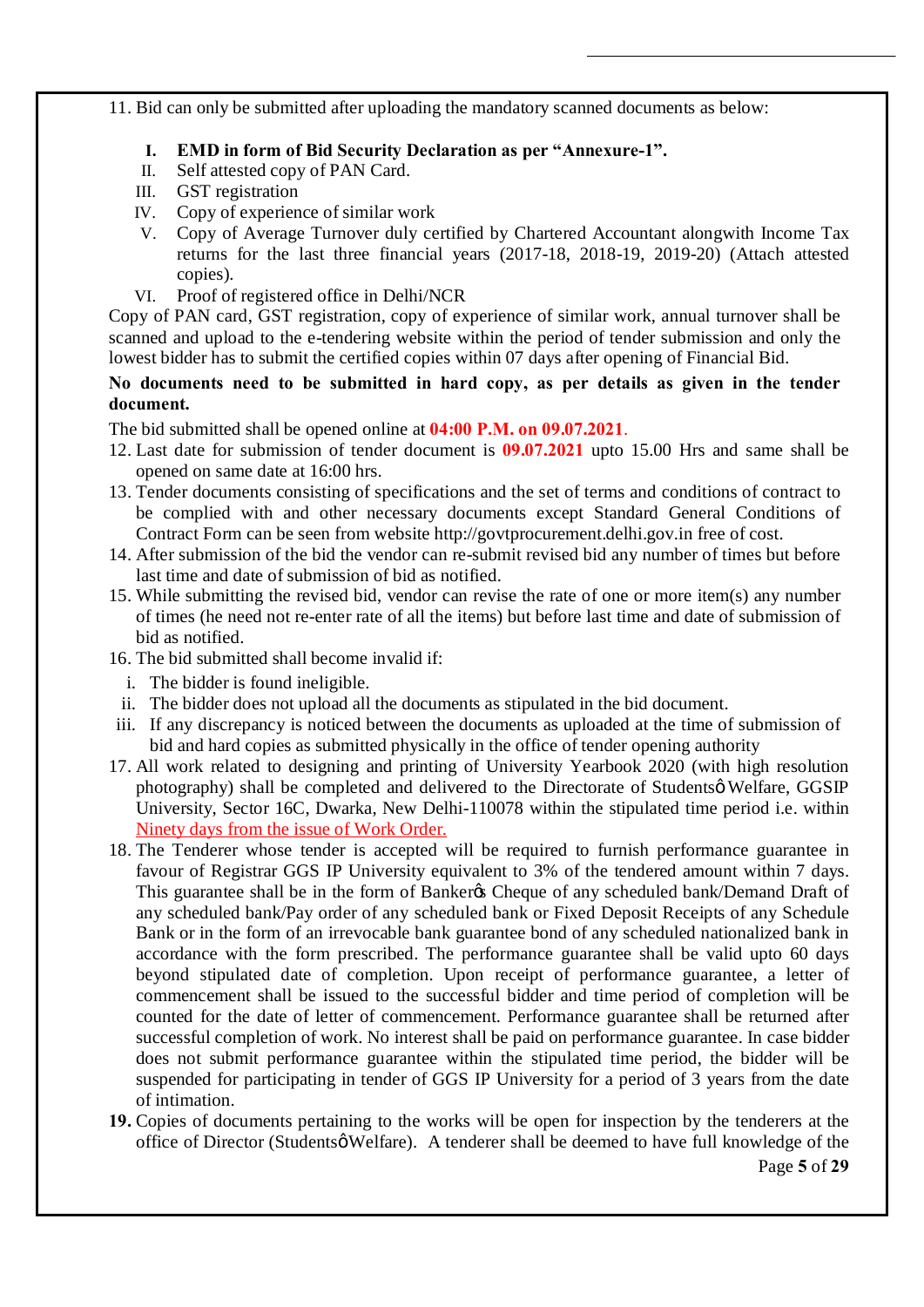printing work and no extra charges consequent on any misunderstanding or otherwise shall be allowed. Submission of a tender by tenderer implies that he has read this notice and all other contract documents and has made himself aware of the scope and specifications of the work to be done and local conditions and other factors having a bearing on the execution of the work.

- 20. The competent authority on behalf of the GGSIPU does not bind itself to accept the lowest or any other tender and reserves to itself the authority to reject any or all the tenders received without assigning any reason. All tenders in which any of the prescribed condition is not fulfilled or any condition including that of conditional rebate is put forth by the tenderer shall be summarily rejected.
- 21. Canvassing whether directly or indirectly, in connection with tenders is strictly prohibited and the tenders submitted by the Tenderer who resort to canvassing will be liable to rejection.
- 22. The competent authority on behalf of GGSIPU reserves to himself the right of accepting the whole or any part of the tender and the tenderer shall be bound to perform the same at the rate quoted.
- 23. The Tenderer shall not permitted to tender for works in the Office of Director(Studentsø Welfare) responsible for award and execution of, in which his near relative is posted. He shall also intimate the names of persons who are working with him in any capacity or are subsequently employed by him and who are near relatives to any officer in the GGSIPU. Any breach of this condition by the Tenderer would render him liable to be removed from the approved list of Tenderer of this Department.
- 24. The tender for the works shall remain open for acceptance for a period of (90) Ninety days from the date of opening . If any tenderer withdraws his tender before the said period or issue of letter of acceptance, whichever is earlier, or makes any modifications in the terms and conditions of the tender which are not acceptable to the GGSIPU, then the GGSIPU shall, without prejudice to any other right or remedy, be at liberty to suspend the tenderer from being eligible for bidding in any contract with the GGSIPU for the period of time 03 years from the date of intimation of suspension.

Sd/- **Director, Students' Welfare GGSIPU, Dwarka**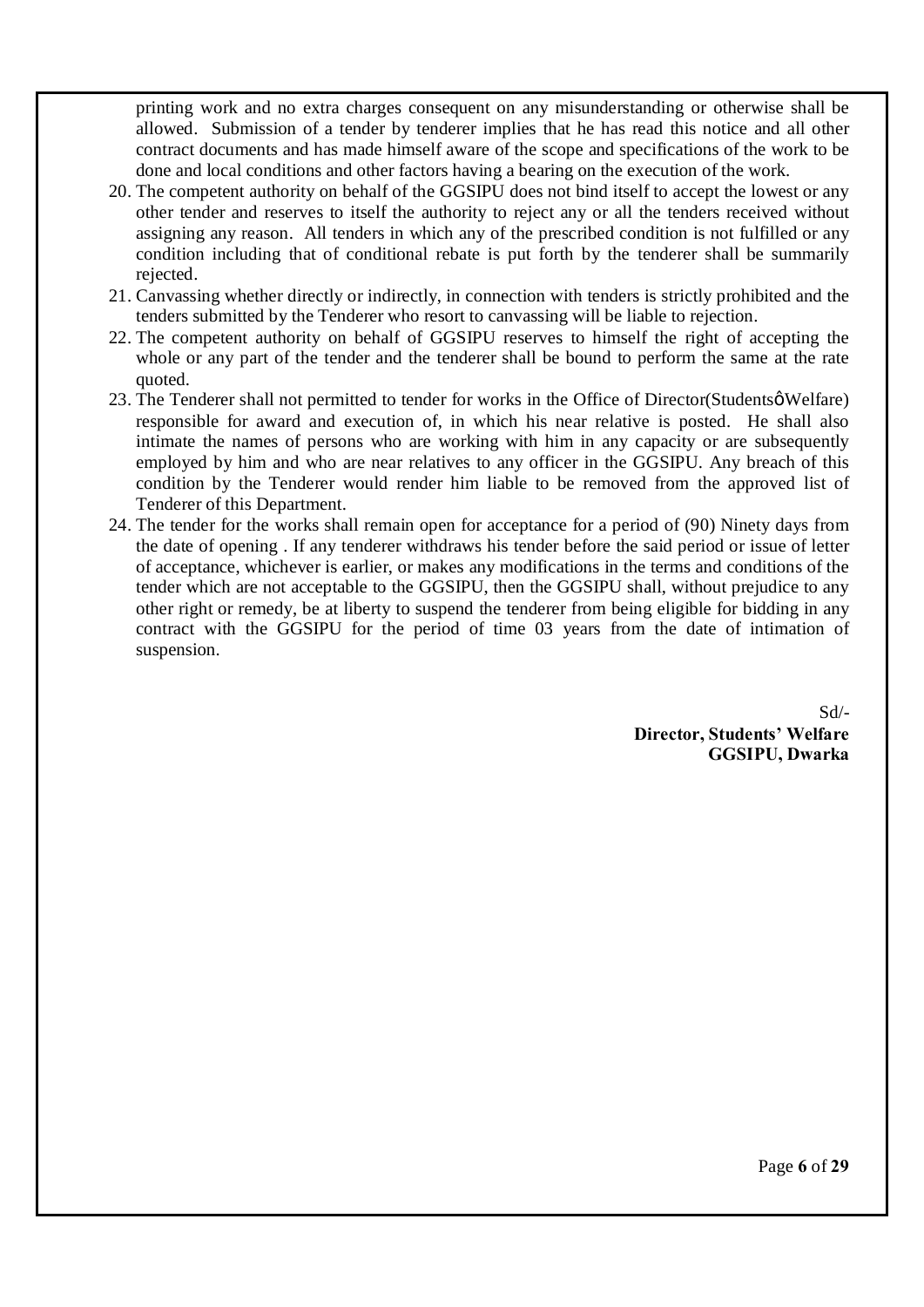## **INFORMATION AND INSTRUCTIONS FOR TENDERER FOR e-TENDERING FORMING PART OF NIT AND TO BE POSTED ON WEBSITE**

- 1. Information and instructions for Tenderer will form part of NIT.
- 2. The Bid Document as uploaded can be viewed and downloaded free of cost by anyone including intending bidder. But the bid can only be submitted after uploading the mandatory scanned documents.
- 3. After submission of the bid the Tenderer can re-submit revised bid any number of times but before last time and date of submission of bid as notified.
- 4. While submitting the revised bid, Tenderer can revise the rate of one or more item(s) any number of times (he need not re-enter rate of all the items) but before last time and date of submission of bid as notified.
- 5. On opening date, the Tenderer can login and see the bid opening process.
- 6. Tenderer can upload documents in the form of **JPG** format and **PDF** format.
- 7. It is mandatory to upload scanned copies of all the documents as stipulated in the bid document. If such document is not uploaded his bid will become invalid and shall be rejected.
- 8. If the Tenderer is found ineligible after opening of bids, his bid shall become invalid and shall be rejected.
- 9. Tenderer must ensure to quote rate of the item. The column meant for quoting rate in figures appears in pink colour and the moment rate is entered, it turns sky blue.

In addition to this, while selecting any of the cells a warning appears that if any cell is left blank the same shall be treated as "0".

Therefore, if any cell is left blank and no rate is quoted by the bidder, rate of such item shall be treated as **"0" (ZERO).**

- 10. **Payment of cost of Tender documents:-** The collection of cost of Tender documents is dispensed away with, as there is no physical supply of tender documents and also to have absolute anonymity of the bidders participating in e-procurement solution. The bidders can view/download the tender documents, from the http://govtprocurement.delhi.gov.in **and www.ipu.ac.in**
- 11. **Submission of bids**: The bidders who are desirous of participating in **e-procurement** shall submit their price bids in the standard formats prescribed in the Tender documents, displayed at http://govtprocurement.delhi.gov.in. The bidder should upload the scanned copies of all the relevant certificates, documents etc., on the http://govtprocurement.delhi.gov.in in support of their price bids. The bidder shall sign on all the statements, documents, certificates uploaded by him, owning responsibility for their correctness/authenticity.
- 12. **Payment of Bid Security (Earnest Money Deposit)**: EMD (Bid Security), Bidders are now only required to upload a signed Bid Security Declaration as per  $\tilde{o}$ Annexure-1.
- 13. Price Bid Opening:- The Price Bids will be opened online by the Director, Studentsø Welfare at the specified date & time and the result will be displayed on the http://govtprocurement.delhi.gov.in which can be seen by all the bidders who participated in the tenders.
- 14. **Processing of Tenders**: The concerned officer/officers will evaluate and process the tenders as done in the conventional tenders and will communicate the decision to the bidder online.
- 15. **Participation of Bidders at the time of opening of bids**: Bidders have two options to participate in tendering process at the time of opening of Bids:
	- i) Bidders can come to the place of opening of bids (electronically) as done in the conventional tender process.
	- ii) Bidders can see the process online.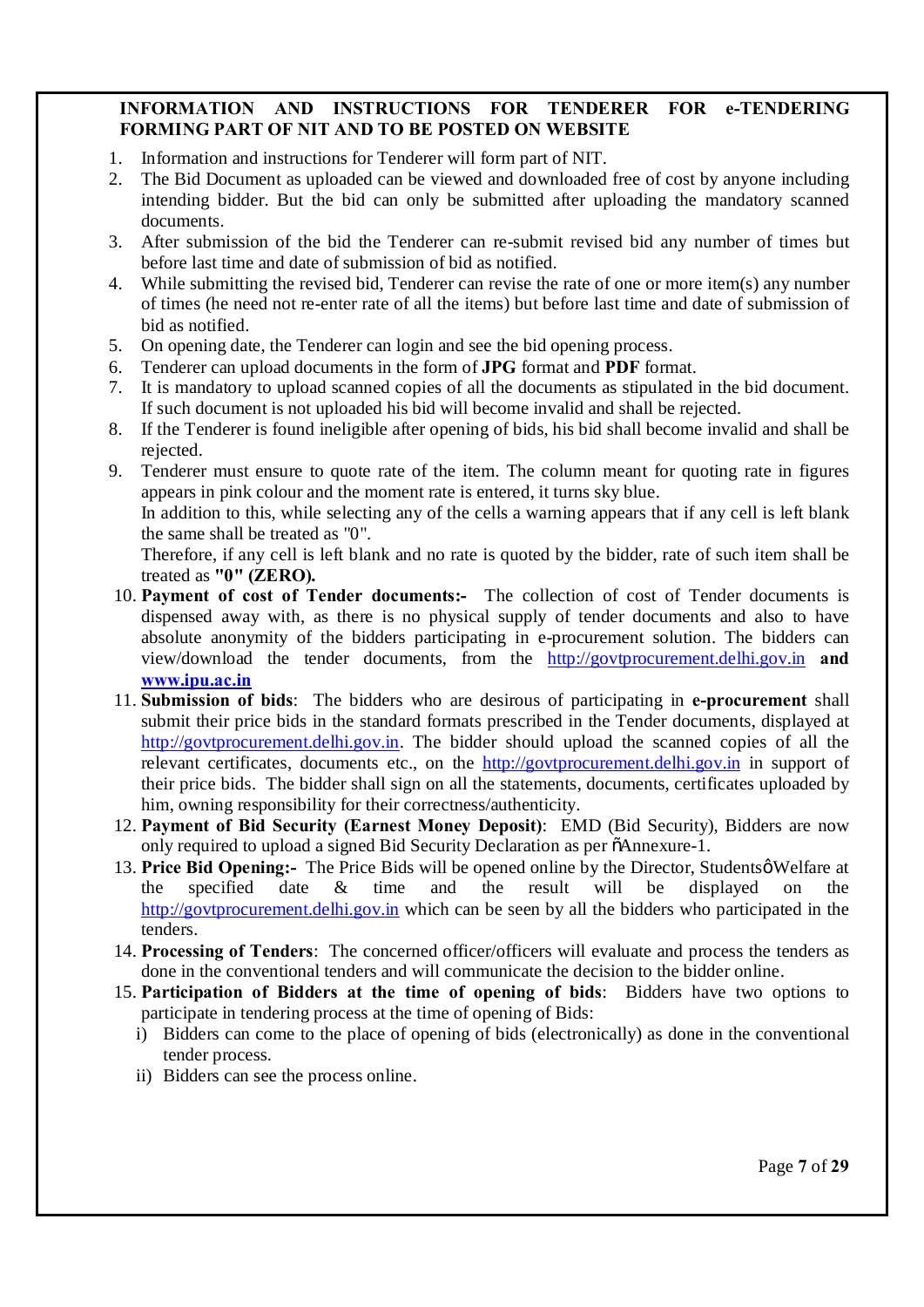#### **INTEGRITY PACT**

To,

\_\_\_\_\_\_\_\_\_\_\_\_\_\_\_ \_\_\_\_\_\_\_\_\_\_\_\_\_\_\_\_ \_\_\_\_\_\_\_\_\_\_\_\_\_\_\_\_

Sub: NIT for the work of Designing and Printing of University Yearbook 2020 (with High Resolution Photography)

Dear Sir,

It is here by declared that GGSIPU is committed to follow the principle of transparency, equity and competitiveness in public procurement. The subject Notice Inviting Tender (NIT) is an invitation to offer made on the condition that the Bidder will sign the integrity Agreement, which is an integral part of tender/bid documents, failing which the tenderer/bidder will stand disqualified from the tendering process and the bid of the bidder would be summarily rejected.

This declaration shall form part and parcel of the Integrity Agreement and signing of the same shall be deemed as acceptance and signing of the Integrity Agreement on behalf of the GGSIPU.

Yours faithfully

Director (Studentsø Welfare)

Page **8** of **29**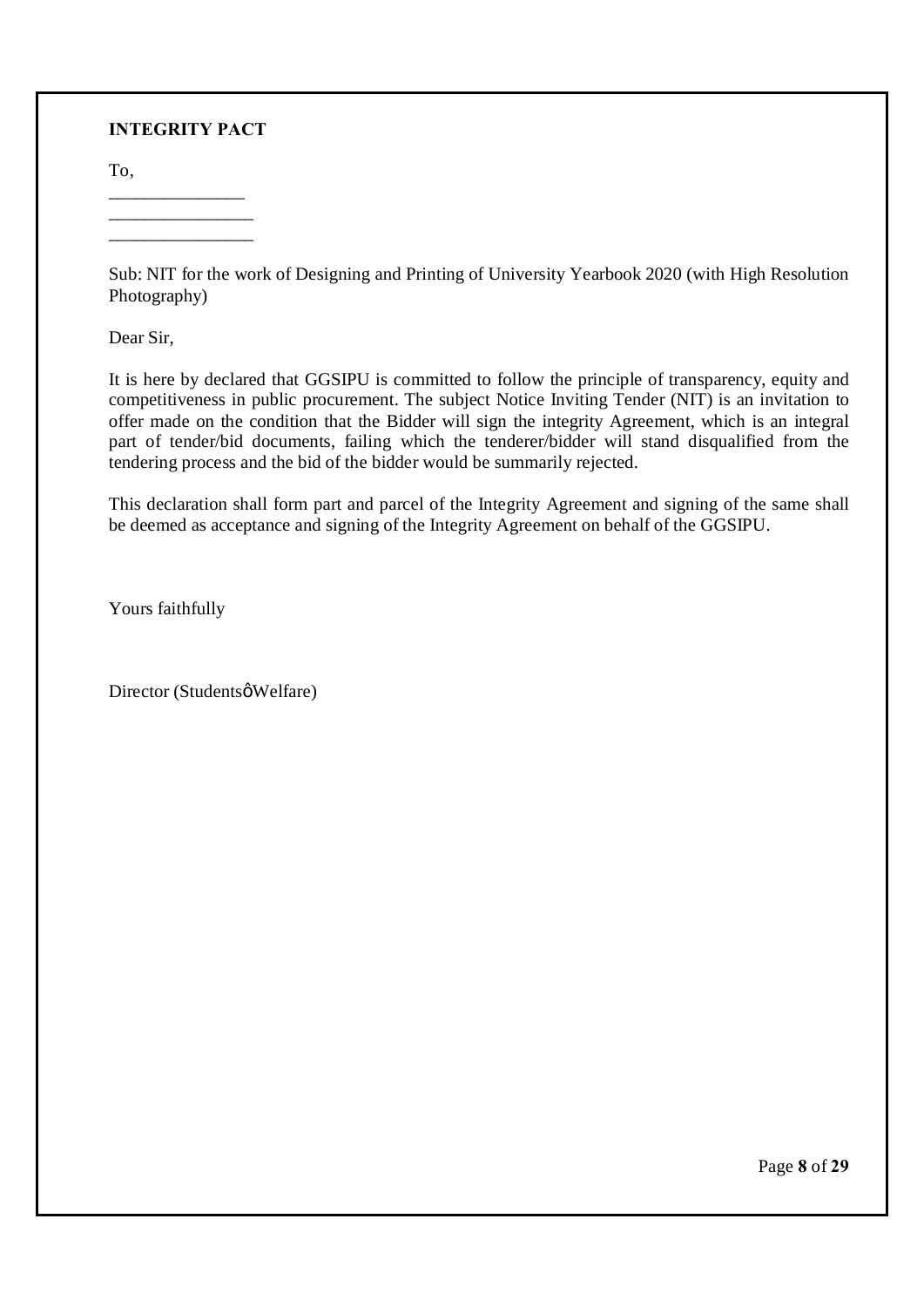## **INTEGRITY PACT**

To,

Director (Studentsø Welfare) GGSIPU, Dwarka

Sub: NIT for the work of Designing and Printing of University Yearbook 2020 (with High Resolution Photography)

Dear Sir,

I/We acknowledge that GGSIPU is committed to follow the principles thereof as enumerated in the Integrity Agreement enclosed with the tender/bid document. I/We agree that the Notice Inviting Tender (NIT) is an invitation to offer made on the condition that I/We will sign the enclosed Integrity Agreement, which is an integral part of tender documents, failing which I/We will stand disqualified from the tendering process. I/We acknowledge that THE MAKING OF THE BID SHALL BE REGARDED AS AN UNCONDITIONAL AND ABSOLUTE ACCEPTANCE of this condition of the NIT. I/We confirm acceptance and compliance with the Integrity Agreement in letter and spirit and further agree that execution of the said Integrity Agreement shall be separate and distinct from the main contract, which will come into existence when tender/bid is finally accepted by GGSIPU. I/We acknowledge and accept the duration of the Integrity Agreement, which shall be in the line with Article 1 of the enclosed Integrity Agreement. I/We acknowledge that in the event of my/our failure to sign and accept the Integrity

Agreement, while submitting the tender/bid, GGSIPU shall have unqualified, absolute and unfettered right to disqualify the tenderer/bidder and reject the tender/bid in accordance with terms and conditions of the tender/bid.

Yours Faithfully

(Duly authorized signatory of the Bidder)

Page **9** of **29**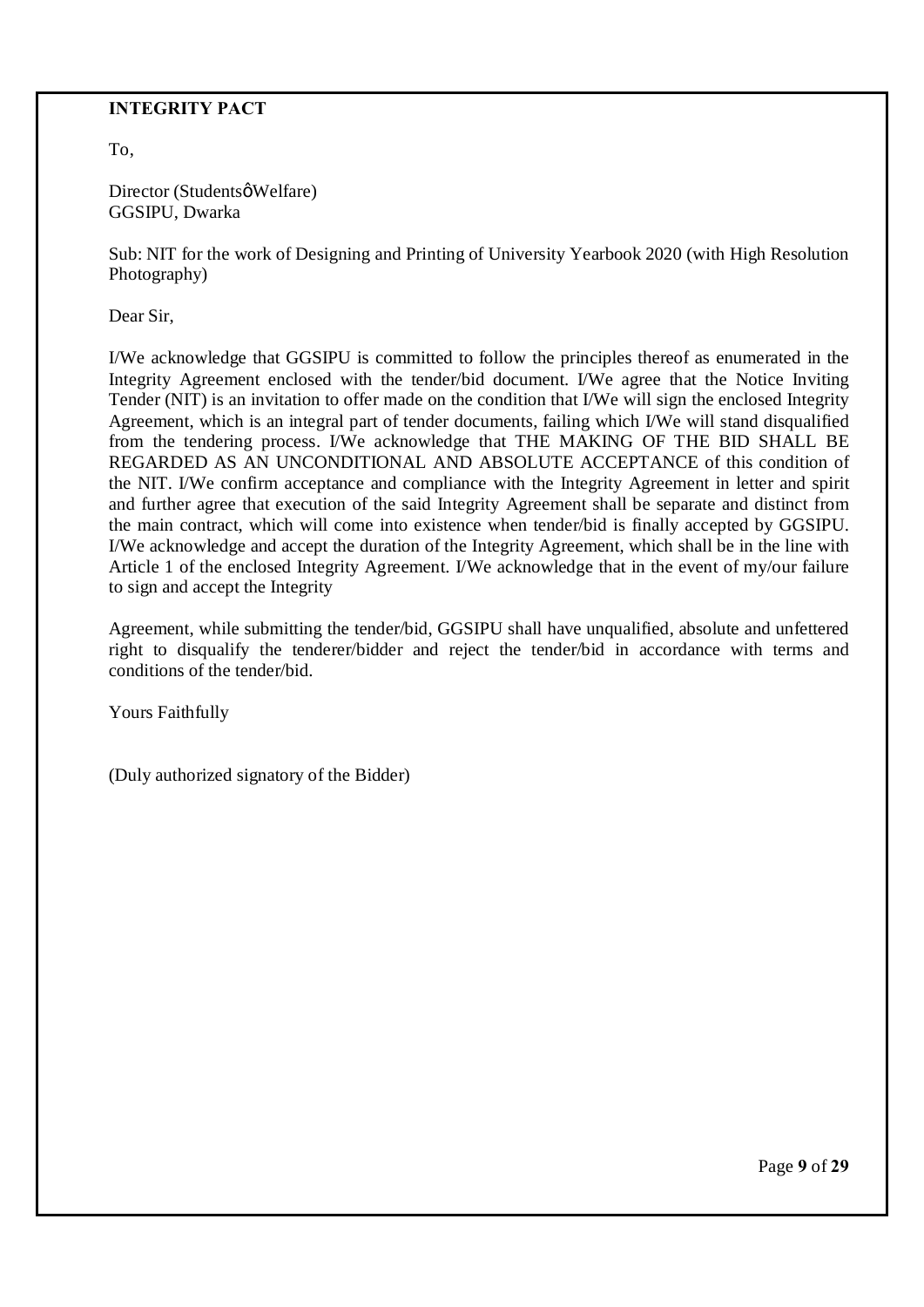### **INTEGRITY PACT**

#### **INTEGRITY AGREEMENT**

THIS Integrity Agreement is made at \_\_\_\_\_\_\_\_\_ on this \_\_\_\_\_\_\_\_\_\_\_\_day of \_\_\_\_\_\_\_2021

#### **BETWEEN**

GGSIPU represented through Director, Studentsø Welfare, (Hereinafter referred as the -Principal/Ownerg which expression shall unless repugnant to the meaning or context hereof include its successors and permitted assigns)

#### **AND**

\_\_\_\_\_\_\_\_\_\_\_\_\_\_\_\_\_\_\_\_\_\_\_\_\_\_\_\_\_\_\_\_\_\_\_\_\_\_\_\_\_\_\_\_\_\_\_\_\_\_\_\_\_\_\_\_\_\_\_\_\_\_\_\_\_\_\_\_\_\_\_\_\_\_\_

\_\_\_ through\_\_\_\_\_\_\_\_\_\_\_\_\_\_\_\_\_\_\_\_\_\_\_\_\_\_\_\_ (Hereinafter referred as the"Bidder/Tenderer" and which expression shall unless repugnant to the meaning or context hereof include its successors and permitted assigns)

#### **Preamble**

WHEREAS the Principal/Owner has floated the Tender (herein after referred to as  $\tilde{\sigma}$ Tender/Bidö) and intends to award, under laid down organizational procedure, contract for  $\acute{o}$ Sub: NIT for the work of Designing and Printing of University Yearbook 2020 (with High Resolution Photography) hereinafter referred to as the  $\tilde{o}$ Contracto.

And WHEREAS the Principal/Owner values full compliance with all relevant laws of the land, rules, regulations, economic use of resources and of fairness/transparency in its relation with its Bidder(s) and Tenderer(s).

AND WHEREAS to meet the purpose aforesaid both the parties have agreed to enter into this Integrity Agreement(hereinafter referred to as  $\ddot{\text{o}}$ Integrity Pacto or  $\ddot{\text{o}}$ Pacto), the terms and conditions of which shall also be read as integral part and parcel of the Tender/Bid documents and Contract between the parties.

NOW, THEREFORE, in consideration of mutual covenants in this pact, the parties hereby agree as follows and this pact witnesses as under:

#### **Article 1: Commitment of the Principal/Owner**

- 1) The Principle/Owner commits itself to take all measures necessary to prevent corruption and to observe the following principles:
	- a) No employee of the Principal/Owner, personally or through any of his/her family members, will in connection with the Tender, or the execution of the Contract, demand, take a promise for or accept, for self or third person, any material or immaterial benefit which the person is not legally entitled to.
	- b) The Principal/Owner will, during the Tender process, treat all Bidder(s) with equity and reason. The Principal/Owner will, in particular, before and during the Tender process, provide to all Bidder(s) the same information and will not provide to any Bidder(s) confidential/additional information through which the Bidder(s) could obtain an advantage in relation to the Tender process or the Contract execution.

Page **10** of **29**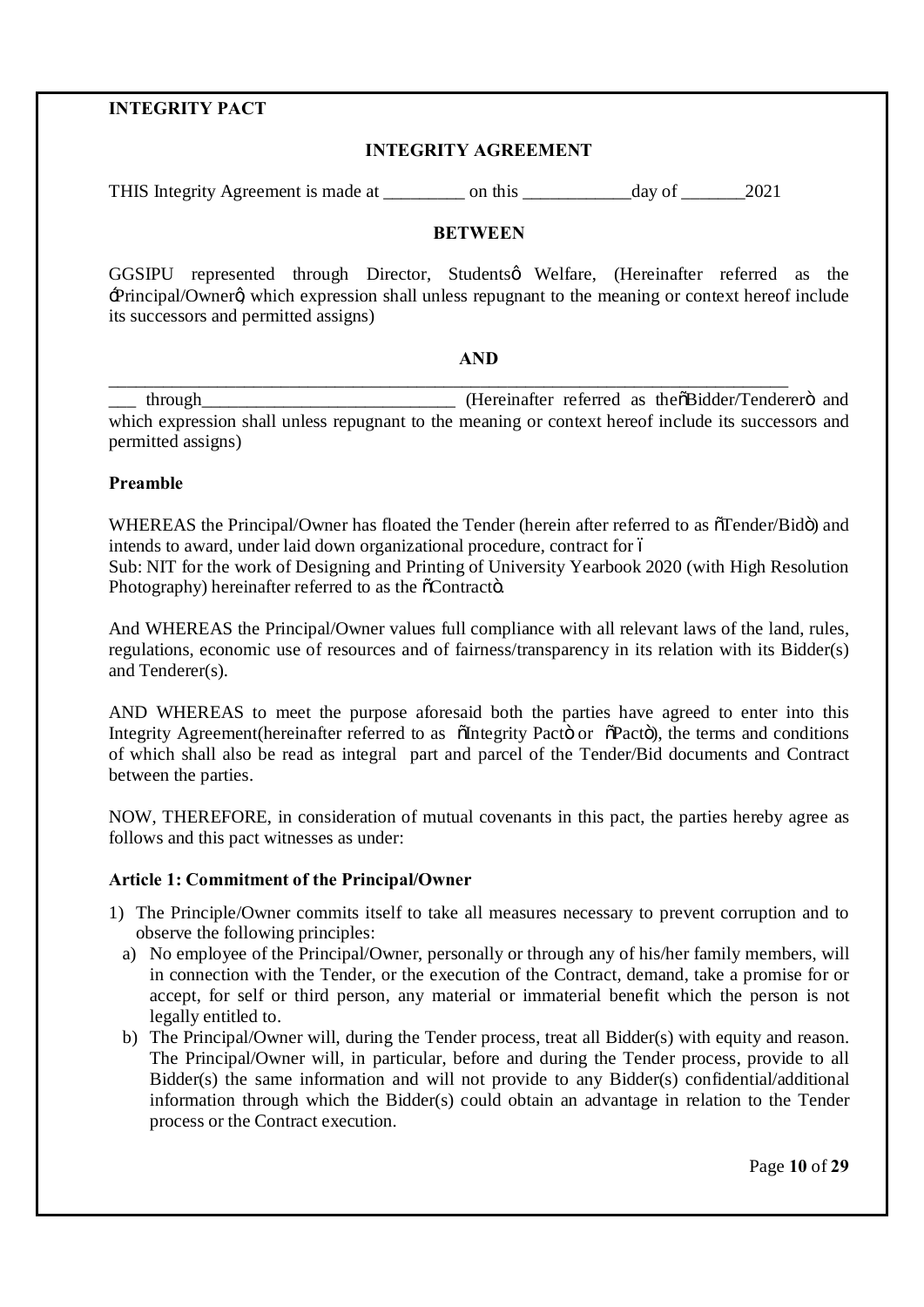- c) The Principal/Owner shall endeavour to exclude from the Tender process any person, whose conduct in the past has been of biased nature.
- 2) If the Principal/Owner obtains information on the conduct of any of its employees which is a criminal offence under the Indian Penal code (IPC)/Prevention of Corruption Act, 1988 (PC Act) or is in violation of the principles herein mentioned or if there be a substantive suspicion in this regard, the Principal/Owner will inform the Chief Vigilance Officer and in addition can also initiate disciplinary actions as per its internal laid down policies and procedures.

#### **Article 2: Commitment of the Bidder(s)/Tenderer(s)**

- 1) It is required that each Bidder/Tenderer (including their respective officers, employees and agents) adhere to the highest ethical standards, and report to the Government/Department all suspected acts of fraud or corruption or Coercion or Collusion of which it has knowledge or becomes aware, during the tendering process and throughout the negotiation or award of a contract.
- 2) The binder(s)/Tenderer(s) commits himself to take all measures necessary to prevent corruption. He commits himself to observe the following principles during his participation in the Tender process and during the Contract execution:
	- a) The bidder(s)/Tenderer(s) will not, directly or through any other person or firm, offer, promise or give to any of the Principal/Owner<sub>®</sub> employees involved in the Tender process or execution of the Contract or to any third person any material or other benefit which he/she is not legally entitled to, in order to obtain in exchange any advantage of any kind whatsoever during the Tender process or during the execution of the Contract.
	- b) The Bidder(s)/Tenderer(s) will not enter with other Bidder(s) into any undisclosed agreement or understanding, whether formal or informal. This applies in particular to prices, specifications, certifications, subsidiary contracts, submission or non-submission of bids or any other actions to restrict competitiveness or to cartelize in the bidding process.
	- c) The Bidder(s)/Tenderer(s) will not commit any offence under the relevant IPC/PC Act. Further the Bidder(s)/Tenderer(s) will not use improperly (for the purpose of competition or personal gain), or pass on to others, any information or documents provided by the Principal/Owner as part of the business relationship, regarding plans, technical proposals and business details, including information contained or transmitted electronically.
	- d) The Bidder(s)/Tenderer(s) of foreign origin shall disclose the names and addresses of agents/representatives in India, if any. Similarly Bidder(s)/Tenderer(s) of Indian Nationality shall disclose names and addresses of foreign agents/representatives, if any. Either the Indian agent on behalf of the foreign principal or the foreign principal directly could bid in a tender but not both. Further, in cases where an agent participate in a tender on behalf of one manufacturer, he shall not be allowed to quote on behalf of another manufacturer along with the first manufacturer in a subsequent/parallel tender for the same item.
	- e) The Bidder(s)/Tenderer(s) will, when presenting his bid, disclose any and all payments he has made, is committed to or intends to make to agents, brokers or any other intermediaries in connection with the award of the Contract.
- 3) The Bidder(s)/Tenderer(s) will not instigate third persons to commit offences outlined above or be an accessory to such offences.
- 4) The Bidder(s)/Tenderer(s) will not, directly or through any other person or firm indulge in fraudulent practice means a willful misrepresentation or omission of facts or submission of fake/forged documents in order to induce public official to act in reliance thereof, with the purpose of obtaining unjust advantage by or causing damage to justified interest of other and/or to influence the procurement process to the detriment of the Government interests.
- 5) The Bidder(s)/Tenderer(s) will not, directly or through any other person or firm use Coercive Practices (means the act of obtaining something, compelling an action or influencing a decision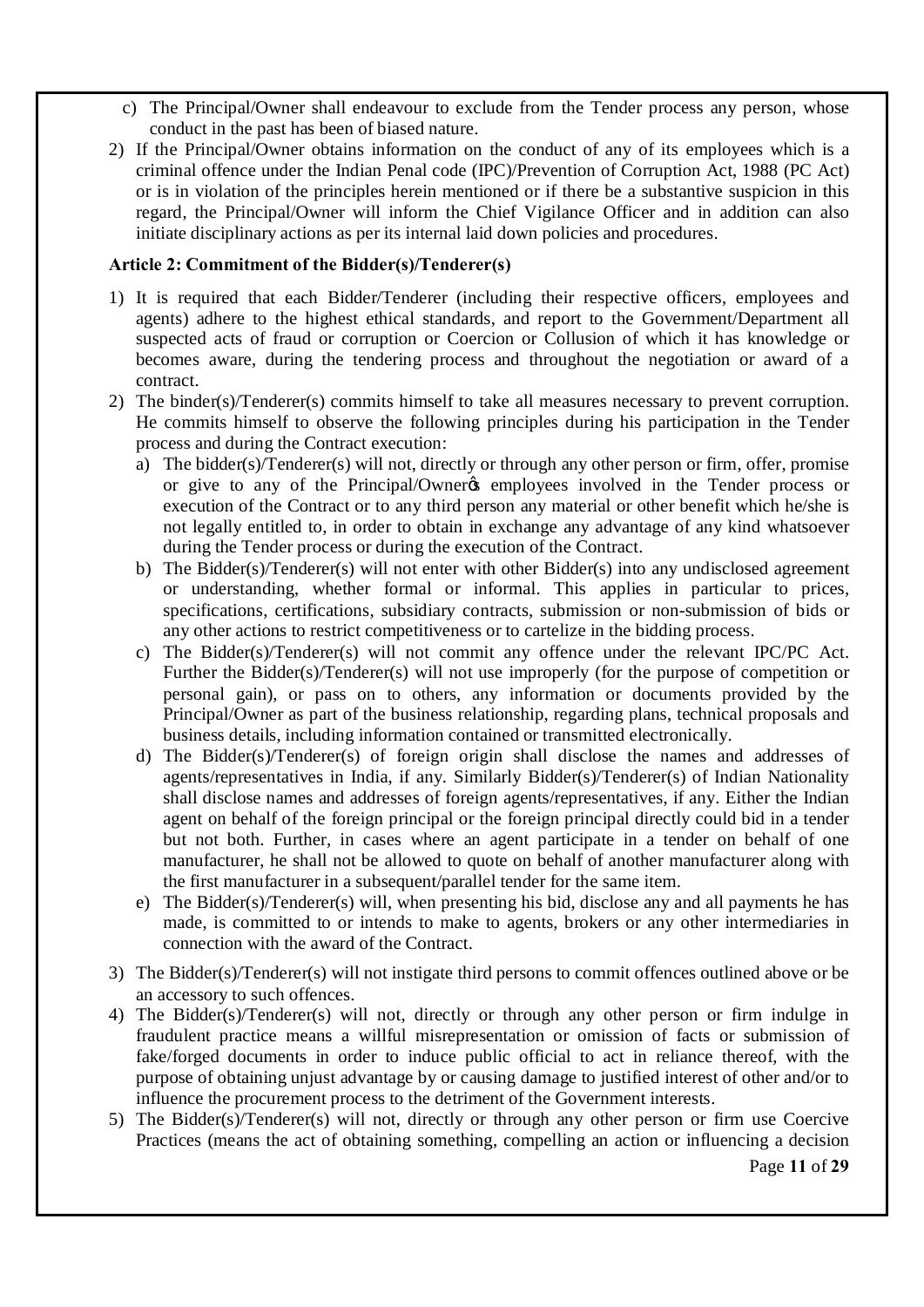through intimidation, threat or the use of force directly or indirectly, where potential or actual injury may befall upon a person, his/her reputation or property to influence their participation in the tendering process).

#### **Article 3: Consequences of Breach**

Without prejudice to any rights that may be available to the Principal/Owner under law or the Contract or its established policies and laid down procedures, the Principal/Owner shall have the following rights in case of breach or this Integrity Pact by the Bidder(s)/Tenderer(s) and the Bidder/Tenderer accepts and undertakes to respect and uphold the Principal/Owner% absolute right:

- 1) If the Bidder(s)/Tenderer(s), either before award or during execution of Contract has committed a transgression through a violation of Article 2 above or in any other form, such as to put his reliability or credibility in question, the Principal/Owner after giving 14 days notice to the Tenderer shall have powers to disqualify the Bidder(s)/Tenderer(s) from the Tender process or terminate/determine the Contract, if already executed or exclude the Bidder/Tenderer from future contract award processes. The imposition and duration of the exclusion will be determined by the severity of transgression and determined by the Principal/Owner. Such exclusion may be forever or for a limited period as decided by the Principal/Owner.
- 2) Forfeiture Performance Guarantee/Security Deposit: If the Principal/Owner has disqualified the Bidder(s) from the Tender process prior to the award of the Contract or terminated/determined the Contract or has accrued the right to terminate/determine the Contract according to Article 3(1) the principal/owner apart from exercising any legal right that may have accrued to the Principal/Owner, may in its considered opinion forfeit the entire amount of Performance Guarantee and Security Deposit of the Bidder/Tenderer.
- 3) Criminal Liability: If the Principal/Owner obtains knowledge of conduct of a Bidder or Tenderer, or of an employee or a representative or an associate of a Bidder or Tenderer which constitutes corruption within the meaning of IPC Act, or if the Principal/Owner has substantive suspicion in this regard, the Principal/Owner will inform the same to law enforcing agencies for further investigation.

#### **Article 4: Previous Transgression**

- 1) The bidder declares that no previous transgressions occurred in the last 5 year with any other Company in any country confirming to the anticorruption approach or with Central Government or State Government or any other Central/State Public Sector Enterprises in India that could justify his exclusion from the Tender process.
- 2) If the Bidder makes incorrect statement on this subject, he can be disqualified from the Tender process or action can be taken for banning of business dealings/holiday listing of the Bidder/Tenderer as deemed fit by the Principal/Owner.
- 3) If the Bidder/Tenderer can prove that he has resorted/recouped the damage caused by him and has installed a suitable corruption prevention system, the Principal/Owner may, at its own discretion, revoke the exclusion prematurely.

## **Article 5: Equal Treatment of all Bidders/Tenderer/SubTenderer**

- 1) The Bidder(s)/Tenderer(s) undertake(s) to demand from all sub Tenderer a commitment in conformity with this Integrity Pact. The Bidder/Tenderer shall be responsible for any violation (s) of the principles laid down in this agreement/Pact by any of its Sub-Tenderer/Sub-vendors.
- 2) The Principal/Owner will enter into Pacts on identical terms as this one with all Bidders and Tenderer.
- 3) The Principal/Owner will disqualify Bidders, who do not submit, the duly signed Pact between the Principal/Owner and the bidder, along with the Tender or violate its provisions at any stage of the Tender process, from the Tender process.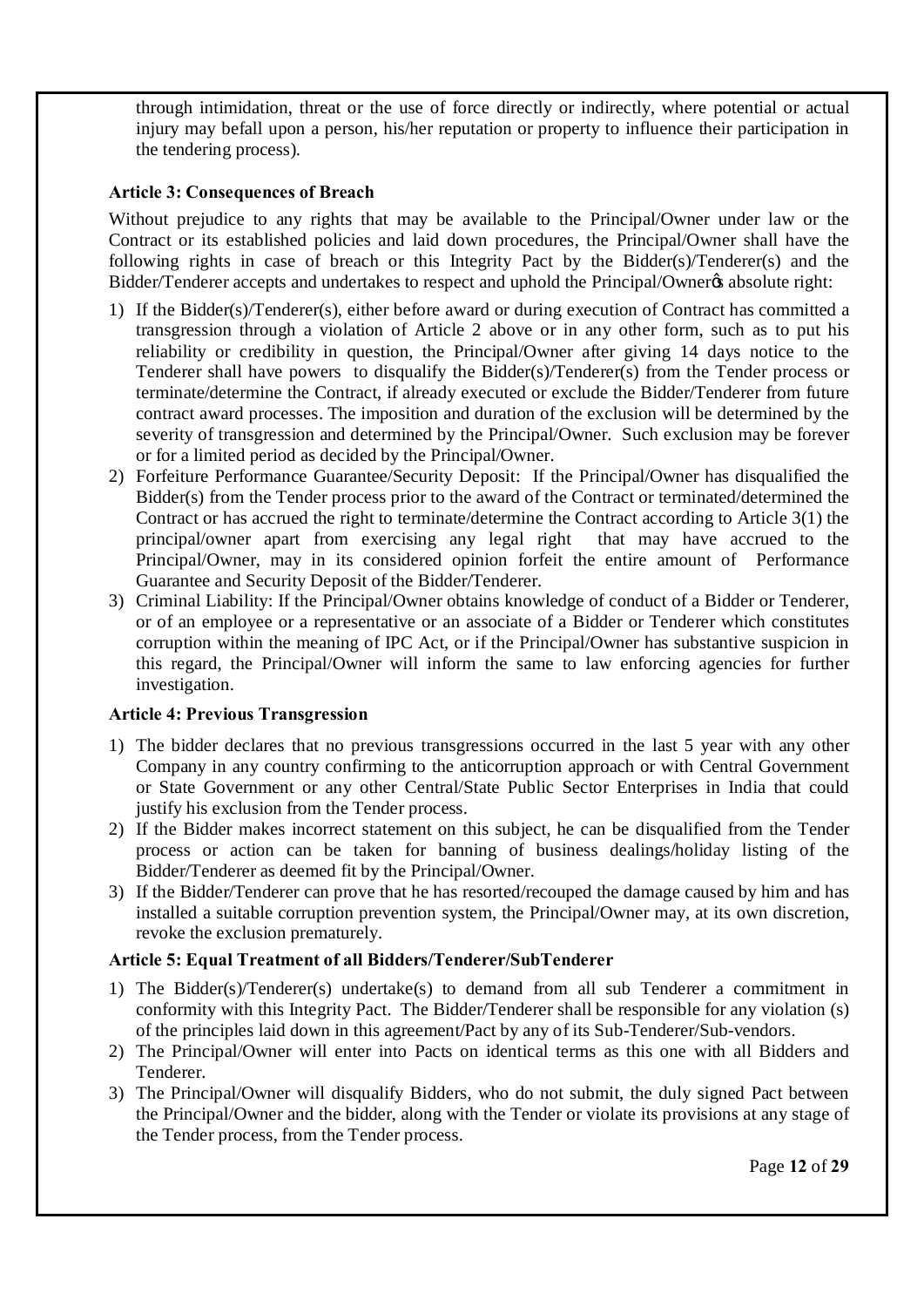#### **Article 6: Duration of the Pact**

This Pact begins when both the parties have legally signed it. It expires for the Tenderer/Vendor 12 months after the completion of work under the contract or till the continuation of defect liability period, whichever is more and for all other bidders, till the Contract has been awarded. If any claim is made/lodged during the time, the same shall be binding and continue to be valid despite the lapse of this Pacts as specified above, unless it is discharged/determined by the Competent Authority, GGSIPU.

#### **Article 7: Other Provisions**

- 1) This pact is subject to Indian Law, place of performance and jurisdiction is the headquarters of the Division of the Principal/Owner, who has floated the Tender.
- 2) Changes and supplements need to be made in writing. Side agreements have not been made.
- 3) If the Tenderer is a partnership or a consortium, this Pact must be signed by all the partners or by one or more partner holding power of attorney signed by all partners and consortium members. In case of a Company, the Pact must be signed by a representative duly authorized by board resolution.
- 4) Should one or several provisions of this pact turn out to be invalid; the remainder of this Pact remains valid. In this case, the parties will strive to come to an agreement to their original intensions.
- 5) It is agreed term and condition that any dispute or difference arising between the parties with regard to the terms of this Integrity Agreement/Pact or any action taken by the Owner/Principal in accordance with this Integrity agreement /pact interpretation thereof shall not be subject to arbitration.

#### **Article 8: Legal and Prior Rights**

All rights and remedies of the parties hereto shall be in addition to all the other legal rights and remedies belonging to such parties under the Contract and/or law and the same shall be deemed to be cumulative and not alternative to such legal rights and remedies aforesaid. For the sake of brevity, both the Parties agree that this Integrity Pact will have precedence over the Tender/Contract documents with regard any of the provisions covered under this Integrity Pact.

IN WITNESS WHERE OF the parties have signed and executed this Integrity Pact at the place and date first above mentioned in the presence of following witnesses:

\_\_\_\_\_\_\_\_\_\_\_\_\_\_\_\_\_\_\_\_\_\_\_\_\_\_\_\_\_\_\_\_\_\_ (For and on behalf of Principal/Owner)

\_\_\_\_\_\_\_\_\_\_\_\_\_\_\_\_\_\_\_\_\_\_\_\_\_\_\_\_\_\_\_\_\_ (For and on behalf of Bidder/Tenderer)

WITNESSES:

 $1.$   $1.$ 

2. \_\_\_\_\_\_\_\_\_\_\_\_\_

Place:

Dated:

Page **13** of **29**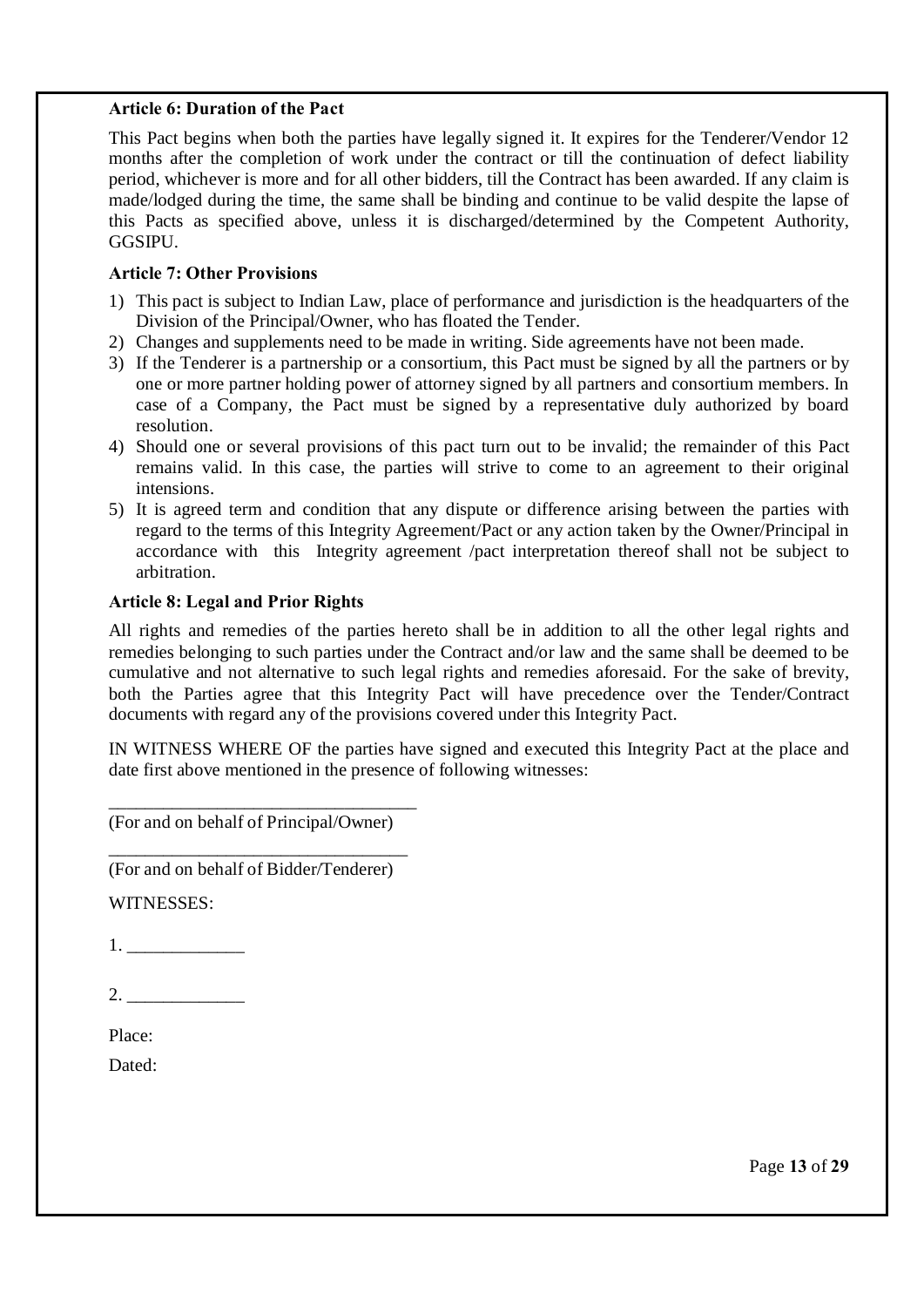#### **GENERAL RULES AND DIRECTIONS**

- 1. Notice Inviting Tender will state the work to be carried out, as well as the date for submission and opening of tenders and the time allowed for carrying out the work, the performance Guarantee to be deposited by the successful tenderer. Copies of the conditions, and any other documents required in connection with the work signed for the purpose of identification by the officer inviting tender shall also be open for inspection by the Tenderer at the office of officer inviting tender during office hours.
- 2. In the event of the tender being submitted by a firm, it must be signed separately by each partner thereof or in the event of the absence of any partner, it must be signed on his behalf by a person holding a power of attorney authorizing him to do so, such power of attorney to be produced with the tender, and it must disclose that the firm is duly registered under the Indian Partnership Act, 1952.
- 3. Receipts for payment made on account of work, when executed by a firm, must also be signed by all the partners, except where Tenderer are described in their tender as a firm, in which case the receipts must be signed in the name of the firm by one of the partners, or by some other person having due authority to give effectual receipts for the firm.
- 4. Any person who submits a tender shall fill up the financial bid, stating at what rate he is willing to undertake the work. Tenders, which propose any alteration in the work specified in the said form of invitation to tender, or in the time allowed for carrying out the work, or which contain any other conditions of any sort, including conditional rebates, will be summarily rejected. No single tender shall include more than one work.
- 5. The officer inviting tender or his duly authorized representative, will open tenders in the presence of any intending Tenderer who may be present at the time.
- 6. The officer inviting tenders shall have the right of rejecting all or any of the tenders and will not be bound to accept the lowest or any other tender.
- 7. Only rates quoted shall be considered. Any tender containing percentage below/ above the rates quoted is liable to be rejected. Rates quoted by the Tenderer in figures and words shall be accurately filled in so that there is no discrepancy in the rates written in figures and words. However, if a discrepancy is found, the rates which correspond with the amount worked out by the Tenderer shall unless otherwise proved be taken as correct. If the Tenderer does not work out the amount or it does not correspond with the rates written either in figures or in words, then the rates quoted by the Tenderer in words shall be taken as correct. Where the rates quoted by the Tenderer in figures and in words tally but the amount is not worked out correctly, the rates quoted by the Tenderer will unless otherwise proved be taken as correct and not the amount.
- 8. All rates shall be quoted on the financial bid. Special care should be taken to write the rates in figures as well as in words and the amount in figures only, in such a way that interpolation is not possible. The total amount should be written both in figures and in words. In case of figures, the word  $\pm$ Rs. $\phi$  should be written before the figure of rupees and word  $\overline{P}$  pafter the decimal figures, e.g.  $\overline{R}$ s.2.15 Pø and in case of words, the word,  $\overline{R}$ upeesø should precede and the word  $\text{-}\text{Paiseg}$  should be written at the end. Unless the rate is in whole rupees and followed by the word  $\text{-}\text{only}$  oit should invariably be upto two decimal places. While quoting the rate in schedule of quantities, the word  $\div \text{only} \phi$ should be written closely following the amount and it should not be written in the next line.
- 9. The Tenderer whose tender is accepted will be required to furnish performance guarantee in favour of Registrar GGS IP University equivalent to 3% of the tendered amount within 7 days. This guarantee shall be in the form of Banker& Cheque of any scheduled bank/Demand Draft of any scheduled bank/Pay order of any scheduled bank or Fixed Deposit Receipts of any Schedule Bank or in the form of an irrevocable bank guarantee bond of any scheduled nationalized bank in accordance with the form prescribed. On acceptance of the tender, the name of the accredited representative(s) of the Tenderer who would be responsible for taking instructions from the Director, Studentsø Welfare shall be communicated in writing to the office of Director, Studentsø Welfare. The performance guarantee would be forfeited in case the successful bidder is unable to supply the items or execute the work as per the conditions given in Tender Document.
- 10. The Tenderer must furnish Income Tax returns for the last three financial years (2017-18, 2018-19, 2019-20) alongwith their bid documents.
- 11. GST, purchase tax, turnover tax or any other tax in respect of this contract shall be payable by the Tenderer and GGSIPU will not entertain any claim whatsoever in respect of the same. GST shall be paid / reimbursed, as applicable, extra over and above the rates quoted by agency.
- 12. The Tenderer shall give a list of both gazetted and non-gazetted GGSIPU employees related to him.
- 13. The tender for the work shall not be witnessed by a Tenderer or Tenderer who himself/themselves has/have tendered or who may and has/have tendered for the same work. Failure to observe this condition would render, tenders of the Tenderer tendering, as well as witnessing the tender, liable to summary rejection.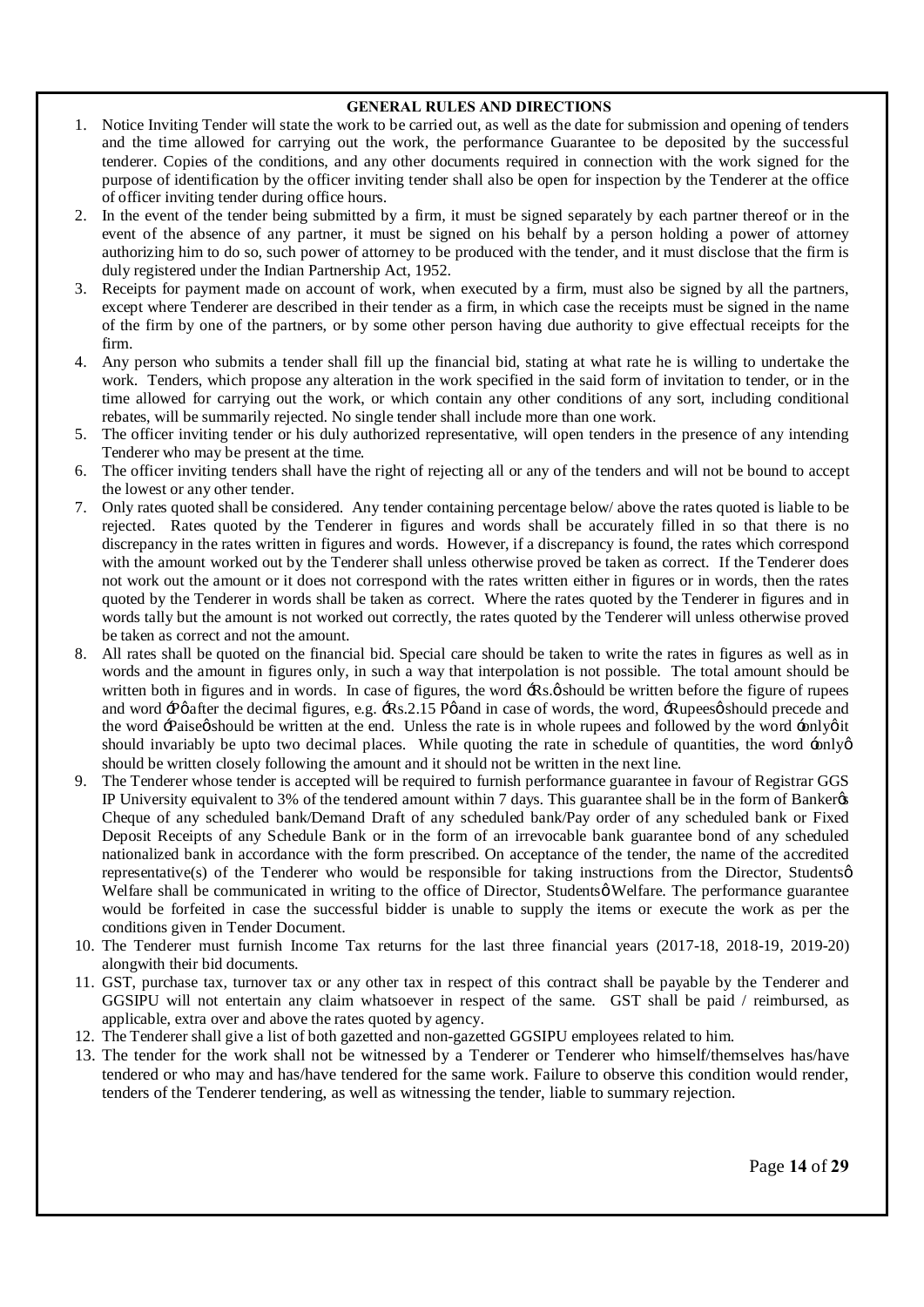# **CONDITIONS OF CONTRACT**

- 1. The Contract means the documents forming the tender and acceptance thereof, together with the documents referred to therein including these conditions and instructions issued from time to time by the Officer-in-Charge and all these documents taken together, shall be deemed to form one contract and shall be complementary to one another.
- 2. In the contract, the following expressions shall, unless the context otherwise requires, have the meanings, hereby respectively assigned to them:
	- i) The Agency/Tenderer/Tenderer/Contractor shall mean the individual, firm or company, whether incorporated or not, undertaking the works and shall include the legal personal representative of such individual or the persons composing such firm or company, or the successors of such firm or company and the permitted assigns of such individual, firm or company.
	- ii) The GGSIPU means the Guru Gobind Singh Indraprastha University and his successors.
	- iii) The Officer-in-Charge means the Director (Studentsø Welfare) or his authorised representative
	- iv) Excepted Risk are risks due to riots (other than those on account of Tenderer & employees), war (whether declared or not) invasion, act of foreign enemies, hostilities, civil war, rebellion revolution, insurrection, military or usurped power, any acts of Government, damages from aircraft, acts of God, such as earthquake, lightening and unprecedented floods, and other causes over which the Tenderer has no control and accepted as such by the Accepting Authority or causes solely due to use or occupation by Government of the part of the works in respect of which a certificate of completion has been issued or a cause solely due to Government ts faulty design of works.
	- v) Department means Guru Gobind Singh Indraprastha University.

viii) Tendered value means the value of the entire work as stipulated in the letter of award.

- 3. Where the context so requires, words imparting the singular only also include the plural and vice versa. Any reference to masculine gender shall whenever required include feminine gender and vice versa.
- 4. Headings and Marginal notes to these General Conditions of Contract shall not be deemed to form part thereof or be taken into consideration in the interpretation thereof or of the contract.
- 5. Specification / Scope of Work: Designing and Printing of University Yearbook 2020 (with High Resolution Photography) as mentioned below:

| <b>Specification for Yearbook 2020</b> |                                                               |  |  |  |  |
|----------------------------------------|---------------------------------------------------------------|--|--|--|--|
| <b>Components</b>                      | <b>Specifications</b>                                         |  |  |  |  |
| Format                                 | High Quality Picture Book (Yearbook 2020)                     |  |  |  |  |
| <b>Size</b>                            | 12 inches X 12 inches                                         |  |  |  |  |
| Number of copies                       | 700                                                           |  |  |  |  |
| Number of pages                        | $200$ pages + 4 pages Endpaper + Hardback cover               |  |  |  |  |
| Paper                                  | 130 GSM Imported Texture Super White Fine Paper (GALGO/WHITE) |  |  |  |  |
|                                        | <b>AURUM/FABINI</b> or similar)                               |  |  |  |  |
| Endpaper                               | 130 GSM Imported Texture Super White Fine Paper               |  |  |  |  |
|                                        | Or                                                            |  |  |  |  |
|                                        | 130 GSM Imported Matt End Paper                               |  |  |  |  |

Page **15** of **29**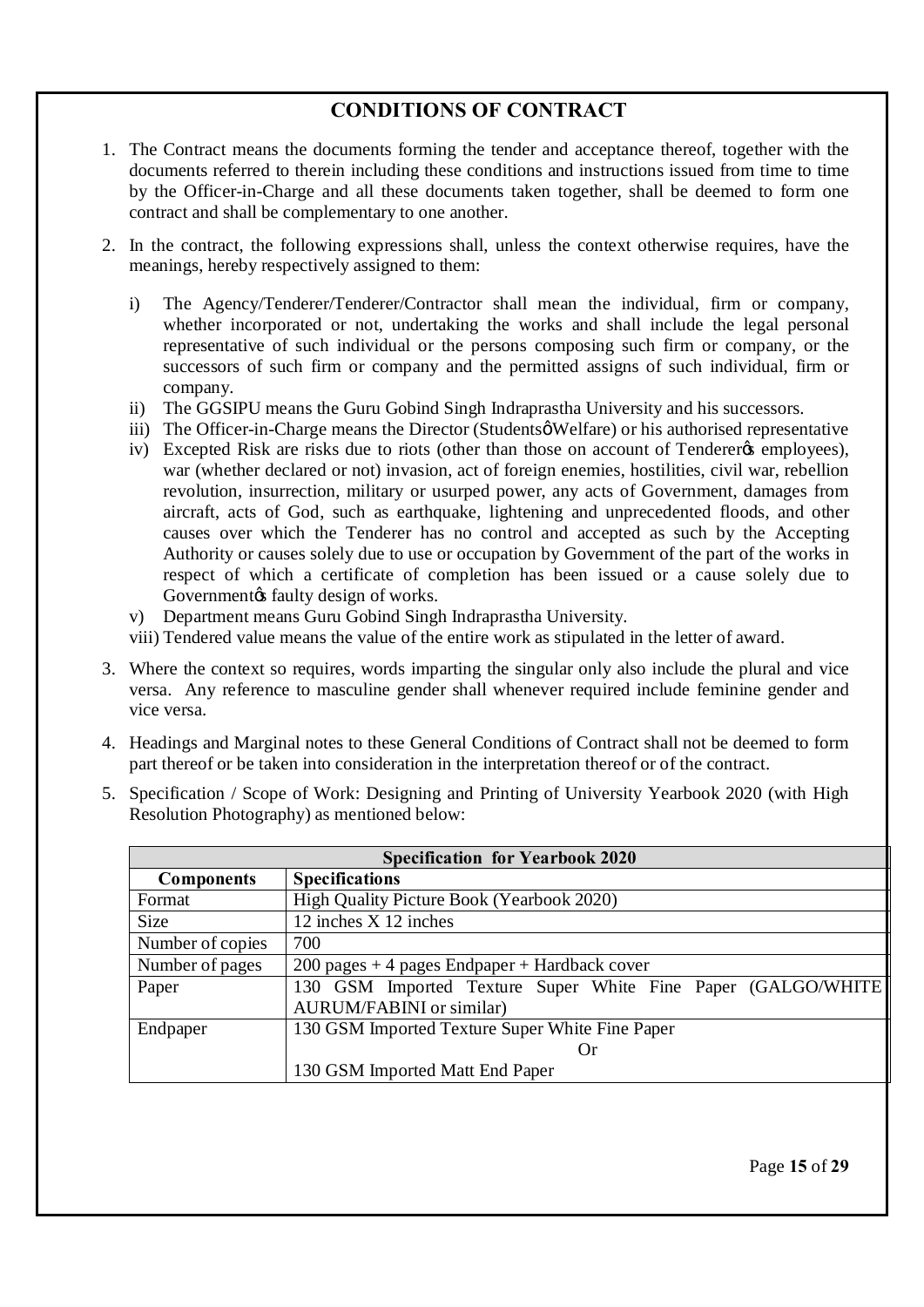| Pre-press      | A. Vendor will engage an experienced and trained Art & Editing Team                                                                                                                                                                                                                                                                                                                                                                                                                                                                                                                                                                                                                                                                                                                                                                                                                                                                                                |
|----------------|--------------------------------------------------------------------------------------------------------------------------------------------------------------------------------------------------------------------------------------------------------------------------------------------------------------------------------------------------------------------------------------------------------------------------------------------------------------------------------------------------------------------------------------------------------------------------------------------------------------------------------------------------------------------------------------------------------------------------------------------------------------------------------------------------------------------------------------------------------------------------------------------------------------------------------------------------------------------|
| production     | which will carry out the following jobs:                                                                                                                                                                                                                                                                                                                                                                                                                                                                                                                                                                                                                                                                                                                                                                                                                                                                                                                           |
|                | 1. Carry out typesetting, font selection and copy editing of text<br>2. Carry out the search for stock photographs/graphic visuals relating to the text<br>and provide/provide/procure up to 50 aesthetically pleasing stock<br>photographs/graphic visuals to dress up the page layout<br>3. Select 100-150 photographs in consultation with Convenor /Director<br>(Studentsø Welfare) from among those provided by the University<br>4. Provide appealing visual effects and aesthetically pleasing texture and<br>ground during pagination<br>5. Give treatment to tables as objects with aesthetic appeal<br>6. Will colour correct/enhance all 150-200 images<br>7. Will do final page- make up including designing & composing, placing of<br>photographs, creative handling of tables, and finalize an aesthetic layout and<br>design in consultation with and to the satisfaction of Convenor /Director<br>(Studentsø Welfare)<br>8. Will design the cover |
|                | 9. Will provide print ready product of the entire book                                                                                                                                                                                                                                                                                                                                                                                                                                                                                                                                                                                                                                                                                                                                                                                                                                                                                                             |
|                | <b>B.</b> Photographer                                                                                                                                                                                                                                                                                                                                                                                                                                                                                                                                                                                                                                                                                                                                                                                                                                                                                                                                             |
|                | 1. The successful bidder will submit proposal for engagement of photographer<br>alongwith required credential to the University for approval, only approved<br>photographer from University will be engaged for the work of photography<br>for various Department Profile Photography, Group, Lab, Building, and<br>Facilities Photography.<br>2. The photographer engaged by successful bidder should fulfill following<br>criteria:-                                                                                                                                                                                                                                                                                                                                                                                                                                                                                                                             |
|                | (i) Should have minimum of 05 years in working with University or college<br>(ii) Should have 02 year Diploma in photography<br>(iii) Should have carried out photography in prestigious functions such as<br>NAAC Accreditation, Cultural Festival, Sports Meet, Expert Visits,<br>Convocation                                                                                                                                                                                                                                                                                                                                                                                                                                                                                                                                                                                                                                                                    |
| Printing       | High Quality four colour offset printing both sides Aqueous coating of all pages                                                                                                                                                                                                                                                                                                                                                                                                                                                                                                                                                                                                                                                                                                                                                                                                                                                                                   |
| <b>Binding</b> | Section sewn with good quality and sturdy hard case binding with gloss plastic<br>laminated cover (PLC) drawn on 3mm board along with cover design matching<br>headbands and tags                                                                                                                                                                                                                                                                                                                                                                                                                                                                                                                                                                                                                                                                                                                                                                                  |
| End paper      | Offset printing as per design                                                                                                                                                                                                                                                                                                                                                                                                                                                                                                                                                                                                                                                                                                                                                                                                                                                                                                                                      |
| Cover          | UV Leaf on cover, with embossing as per design                                                                                                                                                                                                                                                                                                                                                                                                                                                                                                                                                                                                                                                                                                                                                                                                                                                                                                                     |
| Proofing       | Vendor / Press will submit digital proofs in the page form in the same size of<br>book for approval.<br>If required vendor/ press may have to submit re-proofs of corrected pages.<br>Vendor/ Press will also show final format in the same size of book before<br>proceeding for final printing.                                                                                                                                                                                                                                                                                                                                                                                                                                                                                                                                                                                                                                                                  |

Above specifications are minimum required for the designing and printing of University Yearbook 2020. In case any additions / deletions are required to improve the quality, the said addition/deletion shall be furnished by the vendor/ press and nothing extra shall be paid on this account. Decision of the University in this regard shall be final & binding.

Page **16** of **29**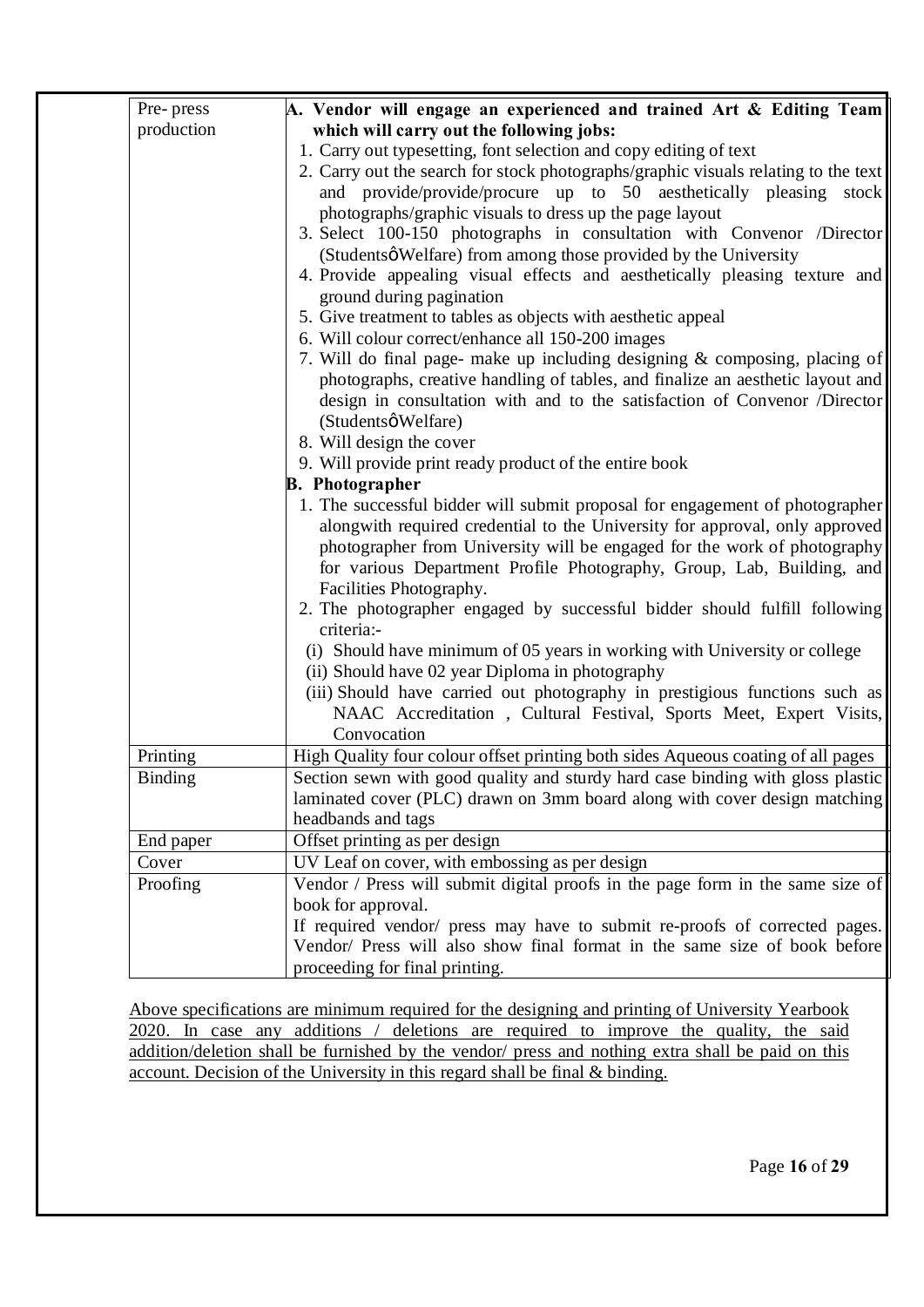- 6. The Tenderer shall be deemed to have satisfied himself before tendering as to the correctness and sufficiency of his tender for the work and of the rates and prices quoted in the Schedule of Quantities, which rates and prices shall, except as otherwise provided, cover all his obligations under the Contract and all matters and things necessary for the proper completion of the work. The several documents forming the Contract are to be taken as mutually explanatory of one another.
- 7. If there are varying or conflicting provisions made in any one document forming part of the contract, the Accepting Authority shall be the deciding authority with regard to the intention of the document and his decision shall be final and binding on the Tenderer.
- 8. Any error in description, quantity or rate in Schedule of Quantities or any omission there from shall not vitiate the work or release the Tenderer from the execution of the whole or any part of the work.
- 9. The successful bidder shall make all arrangements towards safety and completion of work as directed by Director, Studentsø Welfare. Such responsibility on the part of the bidder will include taking care of insurance, freight, state level permits etc. as applicable.
- 10. In case the dispute cannot be settled amicably within 30 days of the raising of dispute by either party, either party may seek settlement of the dispute by arbitration in accordance with the provisions of the Arbitration & Conciliation Act, 1996 and the award made in pursuance thereof shall be binding on all the parties. The sole arbitrator shall be appointed by Vice Chancellor, GGS Indraprastha University.
- 11. The performance under this contract shall not be stopped for any reason whatsoever during the said dispute/proceedings unless the Tenderer is specifically directed to do so by the University.
- 12. The venue of arbitration proceedings shall be Delhi/New Delhi. The language of proceedings shall be English. The law governing the substantive issues between the parties shall be the Laws of India. All disputes are subject to Jurisdiction of Delhi Courts only.
- 13. It is also a term of the contract that if any fee payable to the arbitrator, shall be paid equally by both the parties. It is also a term of the contract that the arbitrator shall be deemed to have entered in the reference on the date he/she issues notice to both the parties calling them to submit their statement of claims and counter statement of claims.
- 14. Force Majeure.

For purpose of this clause, & Force Majeure  $\phi$  means an event beyond the control of the Tenderer and not involving the Tenderer ts fault or negligence and not foreseeable. Such events may include, but are not limited to, acts of the University either in its sovereign or contractual capacity, wars or revolutions, fires, floods, epidemics, quarantine restrictions and freight embargo. If a Force Majeure situation arises, the Tenderer shall promptly notify the University in writing of such conditions and cause thereof. Unless otherwise directed by the University in writing, the Tenderer shall continue to perform its obligations under this contract as far as reasonably practical and shall seek all reasonable alternative means for performance not prevented by Force Majeure event.

#### 15. **Implementation Schedule and Deliverables**

On fulfillment of conditions precedent to signing of the contract and within seven days from the date of signing of contract between Director, Studentsø Welfare and successful bidder, Letter of Award will be issue d to the bidder. The work shall commence within 07 days from the date of commencement of award and complete within a period **of Three months**. The Implementation Schedule and Deliverables will be as follows:

Page **17** of **29**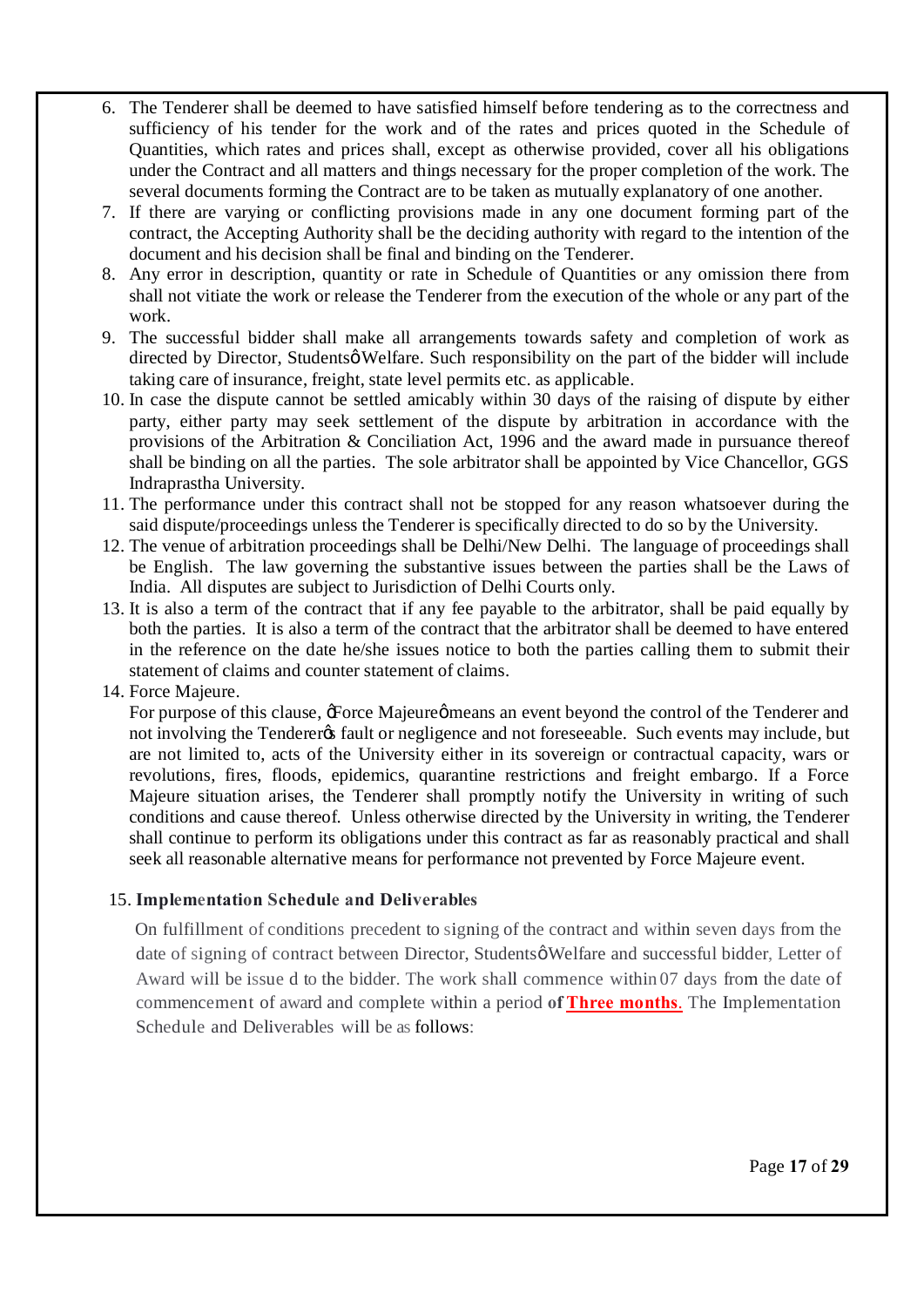| SL.<br>No.       | Time Frame (From the<br>Date of Commencement<br>of Work) | Stage of<br>Work/<br><b>Activity</b> | <b>Deliverables</b>                                                                                                                                      |
|------------------|----------------------------------------------------------|--------------------------------------|----------------------------------------------------------------------------------------------------------------------------------------------------------|
| $\mathbf{I}$ .   | 15 days                                                  | Stage I                              | Concept Refinement and print out of approved<br>concept                                                                                                  |
| 2.               | $30 \text{ days}$                                        | Stage 2                              | Digital print out of the lay-out of Cover, Front,<br>Back and inner pages along with approved<br>photographs and write-ups, data, information<br>etc.    |
| $\overline{3}$ . | 45 days                                                  | Stage 3                              | <b>First Dummy</b>                                                                                                                                       |
| 4.               | 60 days                                                  | Stage 4                              | Subsequent revised Dummy/ies (up to 3 times),<br>if required                                                                                             |
| 5.               | 70 days                                                  | Stage 4                              | Digitally Printed Yearbook 2020<br>as<br>per<br>specifications<br>high<br>with<br>Resolution<br>Photographs, artwork, editable copy in CD/DVD/Pen Drive. |
|                  |                                                          |                                      | Softcopy of Yearbook (High Resolution with<br>ready to print format in CD/DVD/ Pen Drive)<br>with Fonts.                                                 |
| 6.               | 90 days                                                  | Stage 5                              | Final supply of Printed Yearbook 2020 in<br>desired numbers.                                                                                             |

- 16. Intellectual Property Right: The intellectual property right of the concept, design, idea, printing including all photography shall remain vested with University. The University will have full right to reproduce, reuse the design, idea and concept.
- 17. Agency will provide soft copy of the complete final design including all photograph, writeups, formatting in the original resolution as considered for printing. The soft copy should be as such that the same can be used for reprint.
- 18. The payment will be released after receiving the material in good condition. Invoice should be submitted in duplicate clearly specifying Contact No., Goods description, quantity, unit price, GST and total amount etc. No advance payment will be made under any circumstances.

Page **18** of **29**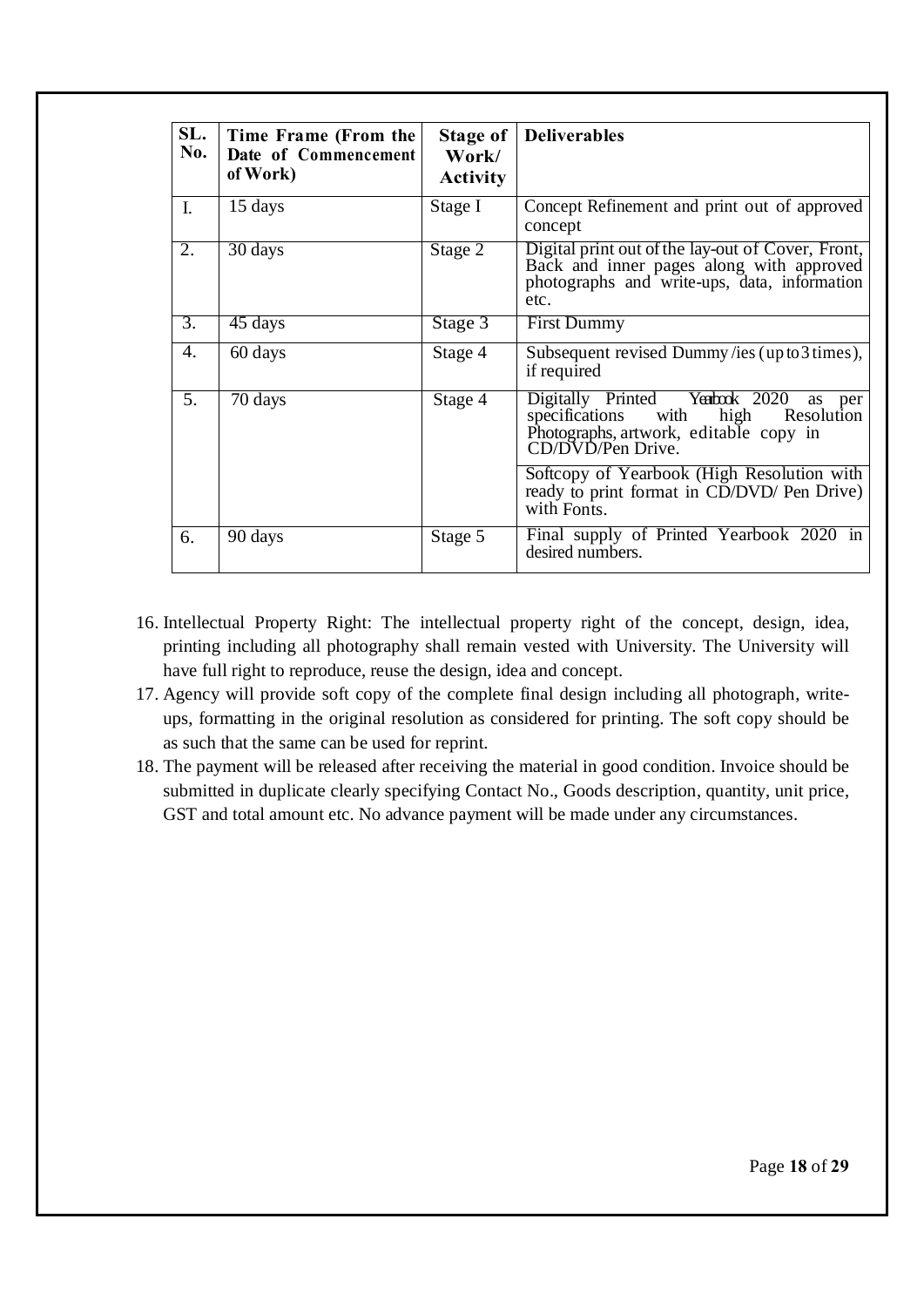# **Special Conditions**

The Tenderer shall be responsible to deliver the printing work at GGSIP University premises as stipulated date/time. The work is time bound and non-completion of work from the date of issue of order after 15 (Fifteen) days will attract penalty @Rs.1000/- per day.

- 1. The Tenderer shall be responsible for submitting digital proofs in the page form in the same size of book for approval. If required vendor/ press may have to submit re-proofs of corrected pages. Press will also show final format in the same size of book before proceeding for final printing.
- 2. All material, labour, transportation, incidental expenses, insurance etc deemed to be included in the rates quoted by the agency. No claim, whatsoever, shall be entertained in this account.
- 3. The University reserves the right, without being liable for any damages or obligation to inform the bidder, to:

(a) Amend the scope and value of contract to the bidder.

- (b) Reject any or all the applications without assigning any reason.
- 4. The bidder or his authorized representative should always be available to take instructions from Director, Studentsø Welfare, and ensure proper execution of work.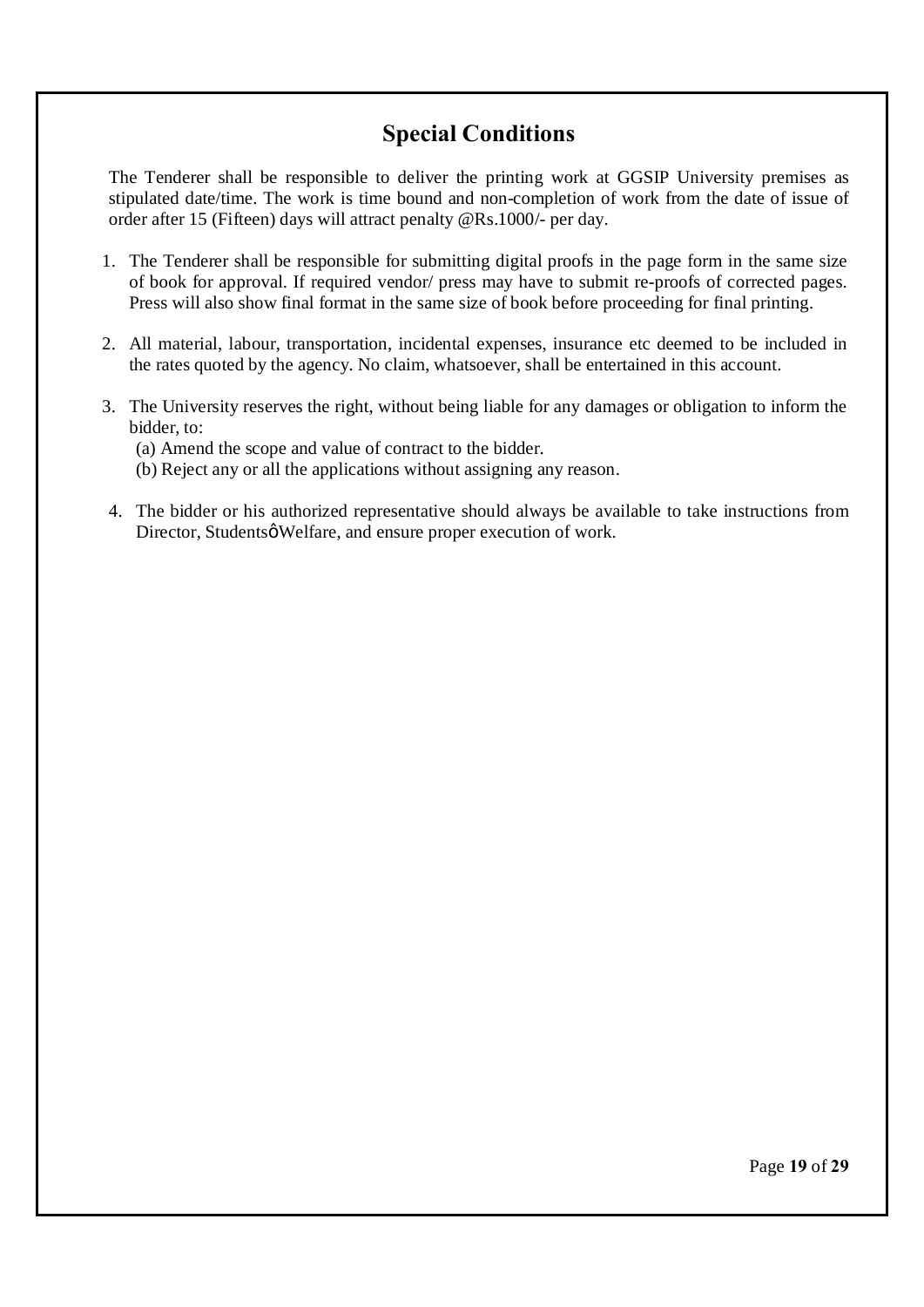#### **SECTION III INFORMATION REGARDING PRE-QUALIFICATION**

Page **20** of **29**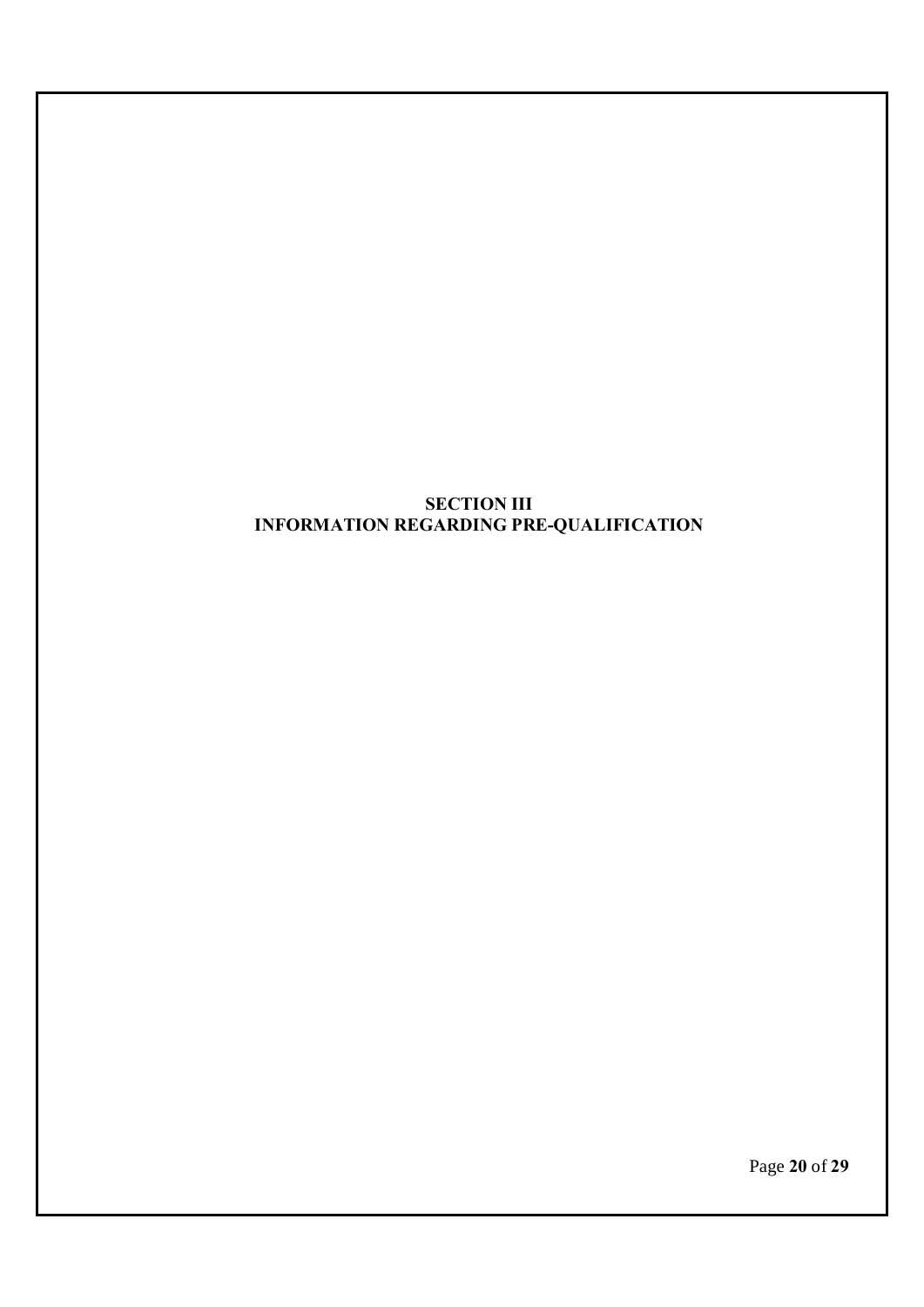# **LETTER OF TRANSMITTAL**

**From:**

**To**

The Director, Studentsø Welfare GGSIPU, Dwarka New Delhi ó 110078

**\_\_\_\_\_\_\_\_\_\_\_\_\_\_\_\_\_\_\_\_\_\_\_\_**

**\_\_\_\_\_\_\_\_\_\_\_\_\_\_\_\_\_\_\_\_\_\_\_\_**

**Subject**: Submission of bids for the work of designing and printing of University Yearbook 2020 (with high resolution photography

Name of work: Designing and Printing of University Yearbook 2020 (with High Resolution Photography)

Sir,

Having examined the details given in pre qualification press notice and pre qualification document for the above work, I/we hereby submit the pre qualification bid and other relevant information.

- 1. I/we hereby certify that all the statement made and information supplied in the enclosed Forms A to C and accompanying statement are true and correct.
- 2. I/we have furnished all information and details necessary for eligibility and have no further pertinent information to supply.
- 3. I/we also authorize the officer in charge to approach individuals, employers, firms and corporation to verify our competence and general reputation.
- 4. I/we submit the following certificates in support of our suitability, technical knowledge and capability for having successfully completed the following works:

Name of work Certificate from Name of work Certificate from  $\alpha$ 

Enclosures:

Seal of bidder

Date of submission:

Signature(s) of Bidder(s).

Page **21** of **29**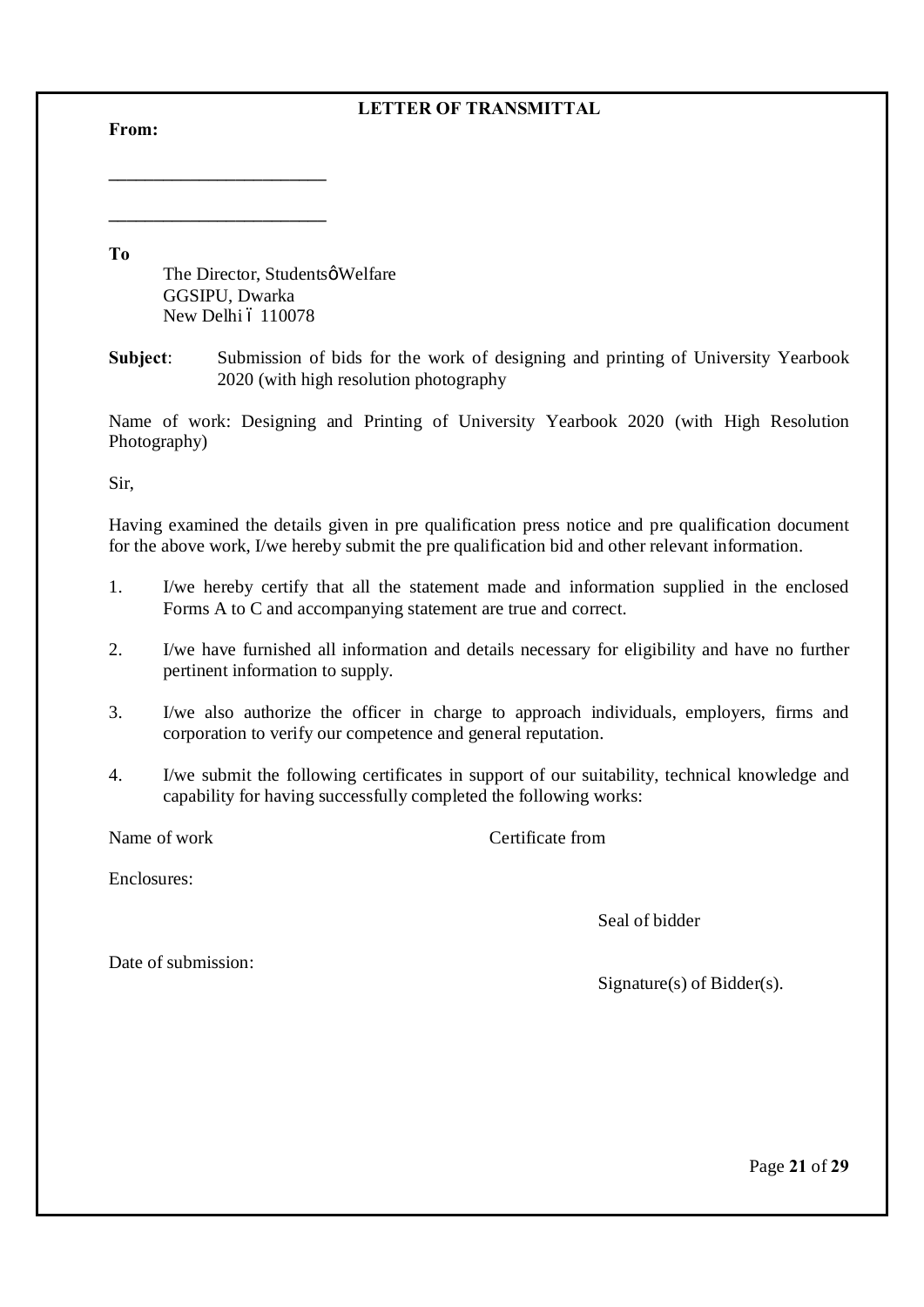# **FORM 'A'**

#### **DETAILS OF ALL WORKS OF SIMILAR CLASS COMPLETED DURING THE LAST SEVEN YEARS ENDING LAST DAY OF RECEIPT OF TENDER**

| S.N. | Name of                     | Owner or     | Cost of | Date of    | Stipulated | Actual date | Name &     | Remarks |
|------|-----------------------------|--------------|---------|------------|------------|-------------|------------|---------|
|      | work                        | sponsoring   | work    | commencem  | date of    | of          | Address /  |         |
|      |                             | organization | in Rs   | ent as per | completion | completion  | telephon   |         |
|      |                             |              | Lakhs   | contract   |            |             | e number   |         |
|      |                             |              |         |            |            |             | of officer |         |
|      |                             |              |         |            |            |             | to whom    |         |
|      |                             |              |         |            |            |             | reference  |         |
|      |                             |              |         |            |            |             | may be     |         |
|      |                             |              |         |            |            |             | made       |         |
|      | $\mathcal{D}_{\mathcal{L}}$ | 3            | 4       | 5          | 6          |             | 8          | Q       |
|      |                             |              |         |            |            |             |            |         |

**\*** Dissimilar work should not be included

#### Note:

#### **Signature of Bidder(s)**

- 1. Above information is to be submitted separately for individual agency or lead agency and every associated agency for every trade / specialization whose letter of consent has been submitted by the lead agency.
- 2. Only those works which meet the eligibility criteria should be included in the list in above format.

Page **22** of **29**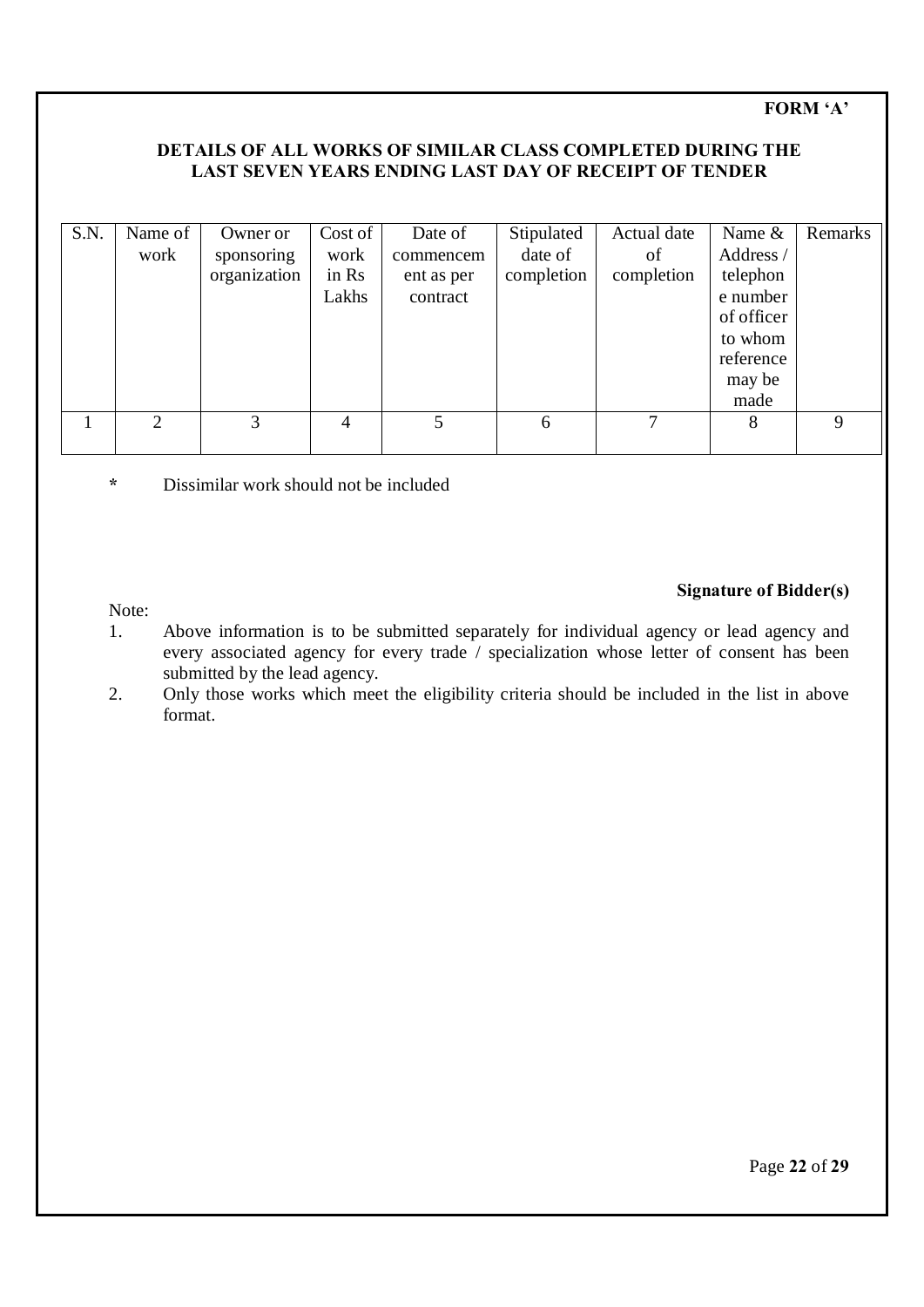#### **FORM 'B'**

#### **PERFORMANCE REPORT OF WORKS REFERRED IN FORM 'A'**

| 1.  | Name of Firm / Agency / Tenderer                                                          |          |                                            |
|-----|-------------------------------------------------------------------------------------------|----------|--------------------------------------------|
| 2.  | Name of work & Location<br>$\mathbf{i}$                                                   |          |                                            |
|     | ii)<br>Name of Client and Address                                                         |          |                                            |
| 3.  | Agreement No./ Work Order No.                                                             |          |                                            |
| 4.  | <b>Estimated Cost</b>                                                                     | Rs.      |                                            |
| 5.  | <b>Tendered Cost</b>                                                                      | Rs.      |                                            |
| 6.  | Actual cost of completion                                                                 | $\rm Rs$ |                                            |
| 7.  | Date of start                                                                             |          |                                            |
| 8.  | Date of completion                                                                        |          |                                            |
|     | Stipulated date of completion:<br>$\mathbf{i}$                                            |          |                                            |
|     | $\mathbf{ii}$<br>Actual date of completion                                                |          |                                            |
| 9.  | Amount of compensation levied for delayed completion, if any                              |          | Rs.                                        |
| 10. | Amount of reduced rates item if any                                                       |          | <b>Rs</b>                                  |
| 11. | Performance Report                                                                        |          |                                            |
|     | Quality of work<br>1)                                                                     |          | Excellent/Very Good/Good/Satisfactory/Poor |
|     | Financial soundness<br>2)                                                                 |          | Excellent/Very Good/Good/Satisfactory/Poor |
|     | 3)<br><b>Technical Proficiency</b>                                                        |          | Excellent/Very Good/Good/Satisfactory/Poor |
|     | 4)<br>Resourcefulness                                                                     |          | Excellent/Very Good/Good/Satisfactory/Poor |
|     | 5)<br>General behaviour                                                                   |          | Excellent/Very Good/Good/Satisfactory/Poor |
| 12. | Details of Arbitration / Court cases, if any including amount of award for the claims and |          |                                            |
|     | present position                                                                          |          |                                            |

Dated : (Signature & Stamp of Administrative Officer or above)

Note :

- 1. This FORM should be submitted separately for each work completed by the Bidder & associate agencies, whose letter of consent has been submitted, during last 7 (Seven) years and the works indicated in FORMøAø.
- 2. The above certificate can be in any form, but should contain all the information as above.

Page **23** of **29**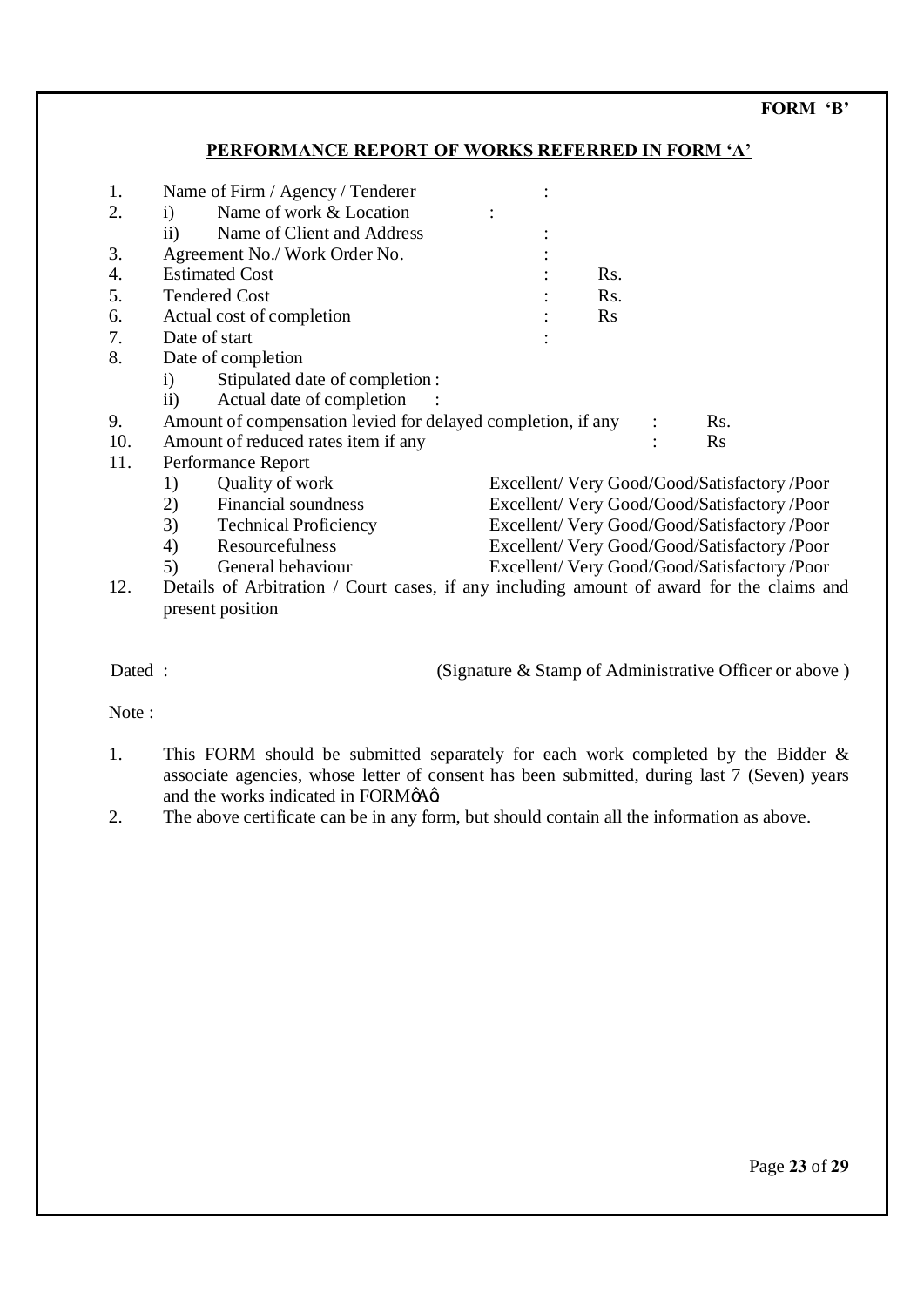# **FORM – 'C'**

# **ORGANISATION STRUCTURE**

| S.No. | <b>Particulars</b>                                                                                    | To be filled by the tenderer |
|-------|-------------------------------------------------------------------------------------------------------|------------------------------|
| 1.    | Name of the Agency                                                                                    |                              |
| 2.    | Date of establishment of the Agency                                                                   |                              |
| 3.    | Detailed office address of the Agency with Office                                                     |                              |
|       | Telephone Number, Fax Number and Mobile                                                               |                              |
|       | Number and the names of the Contact persons                                                           |                              |
|       | (The firm should have an office in Delhi NCR)                                                         |                              |
| 4.    | computerized formatting, printing,<br>Whether                                                         |                              |
|       | binding and other facilities are available at one                                                     |                              |
|       | address. If not, give addresses for them separately.                                                  |                              |
| 5.    | Whether registered with all concerned Government                                                      |                              |
|       | Authorities<br><i>(attested)</i><br>copies<br>of<br>all                                               |                              |
|       | Licenses/Registrations to be enclosed)                                                                |                              |
| 6.    | EMD (Bid Security), Bidders are now only                                                              |                              |
|       | required to upload a signed Bid Security                                                              |                              |
|       | Declaration as per "Annexure-1.                                                                       |                              |
| 7.    | An Undertaking by the bidder on a non judicial                                                        |                              |
|       | stamp paper of Rs. 100/- to the effect that:                                                          |                              |
|       |                                                                                                       |                              |
|       | i) It has not been involved in any unfair trade                                                       |                              |
|       | practices.                                                                                            |                              |
|       | ii) It has not been blacklisted and/or debarred by                                                    |                              |
|       | any Govt. agency in the last three financial                                                          |                              |
|       | years (i.e. 2017-18, 2018-19, 2019-20).                                                               |                              |
|       | iii)It has not been convicted by any court of law                                                     |                              |
| 8.    | for any of the offences under any Indian Laws.                                                        |                              |
|       | Should have minimum average annual turnover of<br>Rs. 10 Lacs for the preceding three financial years |                              |
|       | $(2017-18, 2018-19, 2019-20).$                                                                        |                              |
|       |                                                                                                       |                              |
|       | Note:- $Copy$ of<br><b>Annual Turnover</b><br>be<br>to                                                |                              |
|       | submitted<br>duly<br>certified<br>by<br><b>Chartered</b>                                              |                              |
|       | Accountant.                                                                                           |                              |
| 9.    | Valid Registration no. of the Firm/company                                                            |                              |
|       | (attach attested copy of the Certificate).                                                            |                              |
| 10.   | Valid PAN No. of the Company/firm (Attach                                                             |                              |
|       | attested copy of the PAN card).                                                                       |                              |
| 11.   | Valid GST Registration no. (Attach attested copy                                                      |                              |
|       | of the certificate).                                                                                  |                              |
| 12.   | Valid work orders awarded by the some central /                                                       |                              |
|       | organization<br>government<br>state<br>central                                                        |                              |
|       | central public<br>autonomous<br>body<br>$\sqrt{2}$<br>sector                                          |                              |
|       | undertaking / government educational institution /                                                    |                              |
|       | government university/ private organization etc to                                                    |                              |
|       | the intending bidders with respect to similar work,                                                   |                              |
|       | in the last seven years along with successful                                                         |                              |
|       | completion certificate from the respective clients:                                                   |                              |

Page **24** of **29**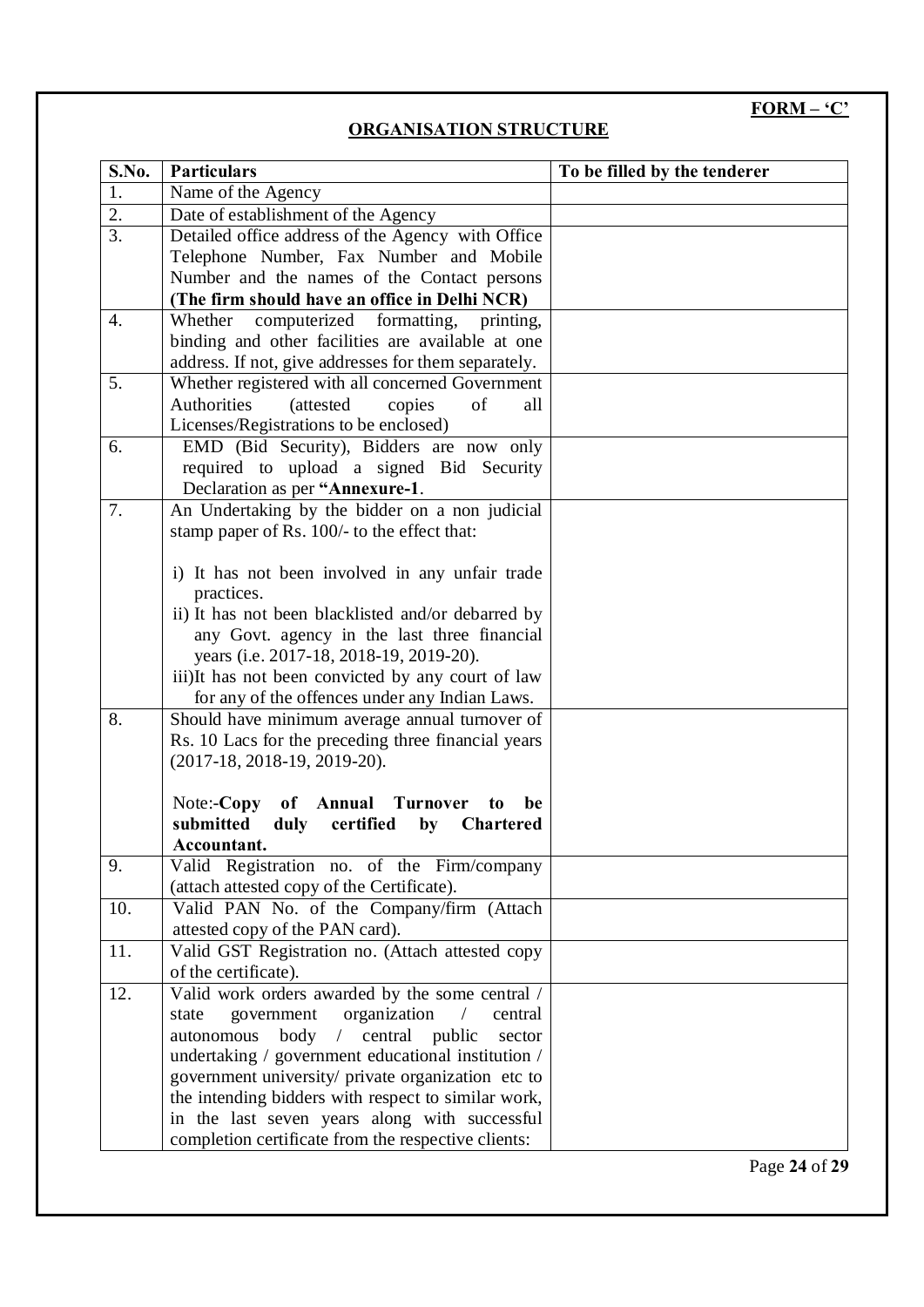|     | Three similar work each costing not less than 40%<br>of the estimated cost or two similar works each<br>costing not less than 60% of the estimated cost or<br>one similar work costing not less than 80% of the<br>estimated cost                                                                                                                                                                                                                                                                                                                                                                                     |  |
|-----|-----------------------------------------------------------------------------------------------------------------------------------------------------------------------------------------------------------------------------------------------------------------------------------------------------------------------------------------------------------------------------------------------------------------------------------------------------------------------------------------------------------------------------------------------------------------------------------------------------------------------|--|
|     | Note: Similar work shall mean designing and<br>printing of highest quality jobs<br>like<br>yearbook/coffee table book. The value of similar<br>work for eligibility as above should be for one<br>work. Similar work part of rate contract or<br>multiple works will be evaluated as separate works<br>for eligibility. The bidder to provide value of<br>similar work forming part of rate contract<br>completed duly certified by client. Performance<br>certificate of the works executed by the agency to<br>be submitted in Form 'B' signed by officer of<br>rank by the Administrative Officer or equivalent or |  |
|     | higher.                                                                                                                                                                                                                                                                                                                                                                                                                                                                                                                                                                                                               |  |
| 13. | Income Tax returns for the last three financial<br>years (2017-18, 2018-19, 2019-20) (Attach<br>attested copies).                                                                                                                                                                                                                                                                                                                                                                                                                                                                                                     |  |
| 14. | The bidder shall sign on all the statement,<br>documents, certificates uploaded by him, owning<br>responsibility for their correctness/authenticity.                                                                                                                                                                                                                                                                                                                                                                                                                                                                  |  |

I/We the undersigned being the tenderer as mentioned above, hereby apply to the University for printing, designing, packaging and supply of Yearbook 2020 as described above in accordance with the terms and conditions of the tender. I/We have read and understood the terms and conditions of the tender and hereby unequivocally accept the same.

The terms and conditions of the tender and the Notice Inviting e-Tender are also signed and being submitted with the tender Form

> (Signature of the Authorized Signatory) with Name and Seal)

Place:í í í í í .

Date:<br>  $\acute{i}$  i i i i

- Any correction in the application form should be fully signed by the authorized signatory of the tenderer.
- All pages of the tender application form should be fully signed by the authorized signatory of the tenderer.
- Strikeout item whichever is not applicable

Page **25** of **29**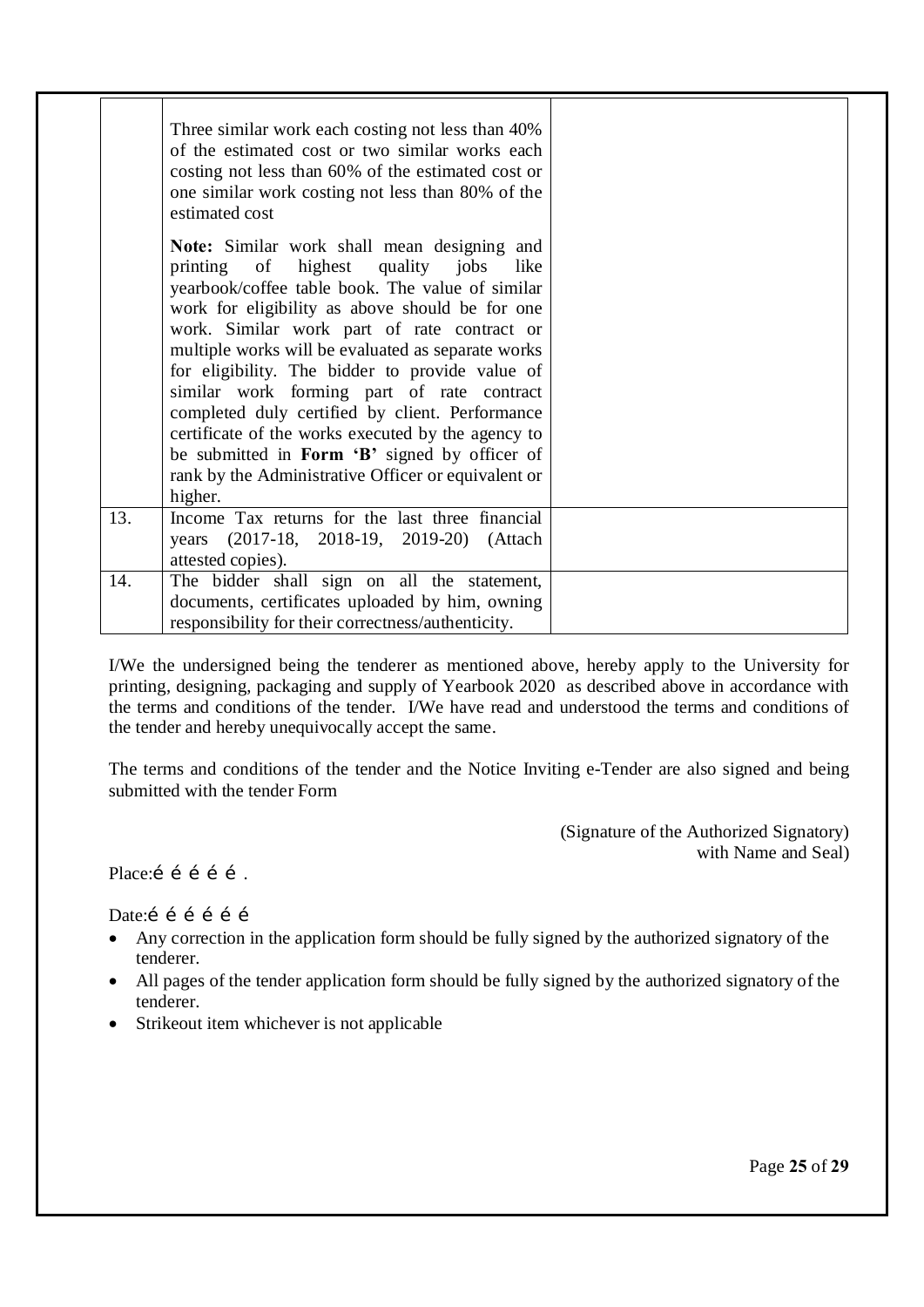# **Form of Performance Security (Guarantee)**

#### **Bank Guarantee Bond**

1. In consideration of the Guru Gobind Singh Indraprastha University (hereinafter called  $\delta$ The Universityö) having offered to accept the terms and conditions of the proposed agreement between ---------------- and ----------------------------- (hereinafter called "the said Tenderer(s)") for the work ------------------------------------------------- (hereinafter called "the said agreement") having agreed to production of a irrevocable Bank Guarantee for Rs.---------------------- (Rupees --------------------- ------------------------- only) as a security/guarantee from the Tenderer(s) for compliance of his obligations in accordance with the terms and condition in the said agreement.

We, -------------------------------- (hereinafter referred as "the Bank") hereby undertake to

(indicate the name of the Bank)

pay to the University an amount not exceeding Rs.--------------- (Rupees ---------------- only) on demand by the University.

2. We, ---------------------------------------- do hereby undertake to pay the amounts due and

(indicate the name of the Bank)

payable under this guarantee without any demure, merely on a demand from the University stating that the amount claimed is required to meet the recoveries due or likely to be due from the said Tenderer(s). Any such demand made on the bank shall be conclusive as regards the amount due and payable by the bank under this Guarantee. However, our liability under this guarantee shall be restricted to an amount not exceeding Rs.------------------- (Rupees ------------------------------only).

3. We, the said bank further undertake to pay the University any money so demanded notwithstanding any dispute or disputes raised by the Tenderer(s) in any suit or proceeding pending before any court or Tribunal relating thereto, our liability under this present being absolute and unequivocal.

The payment so made by us under this bond shall be a valid discharge of our liability for payment there under and the Tenderer(s) shall have no claim against us for making such payment.

4. We, --------------------------------- further agree that the guarantee herein contained shall

(indicate the name of the Bank)

remain in full force and effect during the period that would be taken for the performance of the said agreement and that it shall continue to be enforceable till all the dues of the University under or by virtue of the said agreement have been fully paid and its claims satisfied or discharged or till Director, Studentsø Welfare on behalf of the University certified that the terms and conditions of the said agreement have been fully and properly carried out by the said Tenderer(s) and accordingly discharges this guarantee.

Page **26** of **29**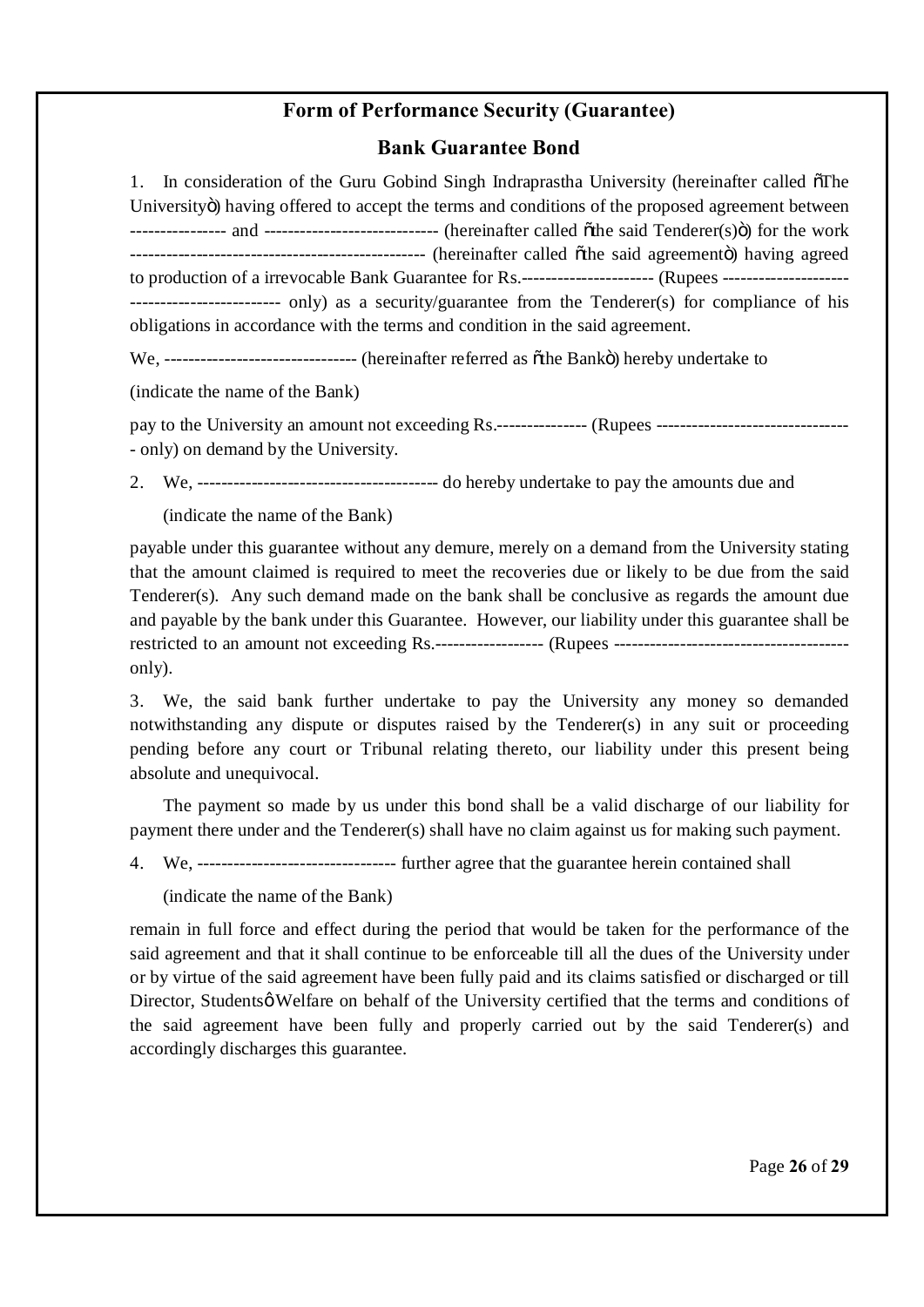5. We, -------------------------------- further agree with the University that the University (indicate the name of the Bank)

shall have the fullest liberty without our consent and without affecting in any manner our obligation hereunder to vary any of the terms and conditions of the said agreement or to extend time of performance by the said Tenderer(s) from time to time or to postpone for any time or from time to time any of the powers exercisable by the University against the said Tenderer(s) and to forbear or enforce any of the terms and conditions relating to the said agreement and we shall not be relieved from our liability by reason of any such variation, or extension being granted to the said Tenderer(s) or for any forbearance, act of omission on the part of the University or any indulgence by the University to the said Tenderer(s) or by any such matter or thing whatsoever which under the law relating to sureties would, but for this provision, have effect of so relieving us.

6. This guarantee will not be discharged due to the change in the constitution of the Bank or the Tenderer(s).

7. We, ------------------------------------- lastly undertake not to revoke this guarantee except

(indicate the name of the Bank)

with the previous consent of the University in writing.

8. This guarantee shall be valid upto -------------------- unless extended on demand by the University. Notwithstanding anything mentioned above, our liability against this guarantee is restricted to Rs.--------------- (Rupees --------------------------------------- only) and unless a claim in writing is lodged with us within six months of the date of expiry or the extended date of expiry of this guarantee all our liabilities under this guarantee shall stand discharged.

Dated the ----------- day of -------------- for ---------------- (indicate the name of the Bank)

Signature & Seal of Bank

Page **27** of **29**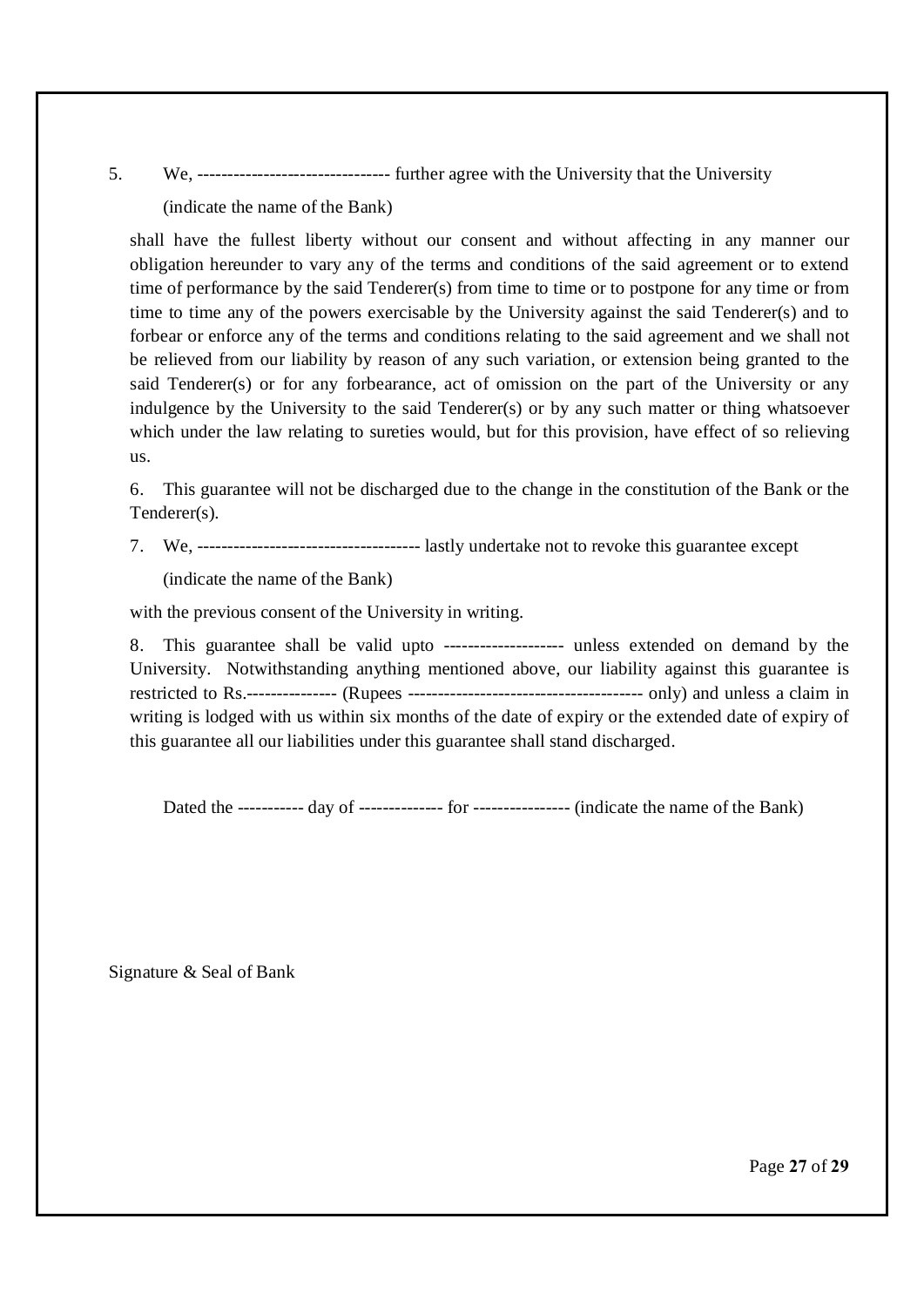# **Form of Bid Security Declaration**

**Annexure-1**

Date:

Bid No.:

Alternative No.: [insert identification No if this is a Bid for an alternative]

To: Director, Studentsø Welfare, Guru Gobind Singh Indraprastha University, Sector 16 C, Dwarka,

We, the undersigned, declare that:

We understand that, according to terms & conditions of the Tender Document, bids must be supported by a Bid-Security Declaration.

We accept that we will automatically be suspended from being eligible for bidding in any contract with the Guru Gobind Singh Indraprastha University for the period of time of 3 years starting from the date of opening of financial bid, if we are in breach of our obligation(s) under the terms  $\&$ conditions of the Tender Document, because we:

- (a) have withdrawn our Bid during the period of bid validity specified in the Letter of Bid; or
- (b) having been notified of the acceptance of our Bid by the Bank during the period of bid validity, (i) fail or refuse to execute the Contract, if required, or (ii) fail or refuse to furnish the Performance Security, in accordance with terms & conditions of the Tender Document.

We understand this Bid-Security Declaration shall expire if we are not the successful Bidder, upon the earlier of (i) our receipt of your notification to us of the name of the successful Bidder; or (ii) twenty-eight days after the expiration of our Bid.

Signed:

[insert signature of person whose name and capacity are shown]

In the capacity of

[insert legal capacity of person signing the Bid-Security Declaration]

Name:

[insert complete name of person signing the Bid-Security Declaration]

Duly authorized to sign the bid for and on behalf of: [insert complete name of Bidder]

Dated on \_\_\_\_\_\_\_\_\_\_\_\_ day of \_\_\_\_\_\_\_\_\_\_\_\_\_\_\_\_\_\_, \_\_\_\_\_\_\_

[Insert date of signing]

Corporate Seal

(Where appropriate)

[Note: In case of a Joint Venture, the Bid-Security Declaration must be in the name of all partners to the Joint Venture that submits the bid.]

Page **28** of **29**